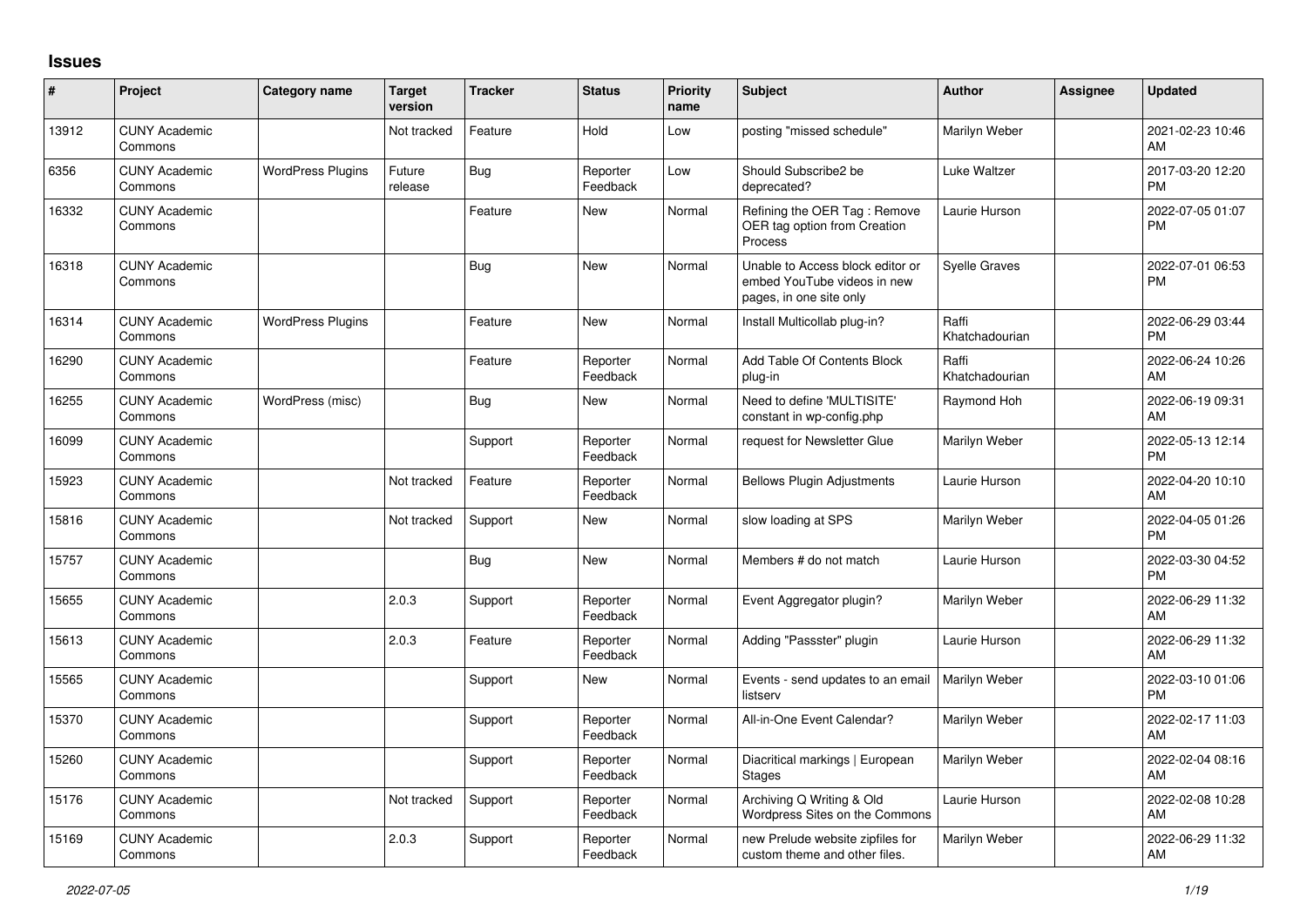| #     | Project                         | <b>Category name</b>     | <b>Target</b><br>version | <b>Tracker</b> | <b>Status</b>        | <b>Priority</b><br>name | <b>Subject</b>                                                       | <b>Author</b>           | <b>Assignee</b> | <b>Updated</b>                |
|-------|---------------------------------|--------------------------|--------------------------|----------------|----------------------|-------------------------|----------------------------------------------------------------------|-------------------------|-----------------|-------------------------------|
| 15045 | <b>CUNY Academic</b><br>Commons |                          |                          | Support        | <b>New</b>           | Normal                  | no result for KCeL in the search<br>box on the commons               | Marilyn Weber           |                 | 2021-12-10 11:29<br>AM        |
| 14940 | <b>CUNY Academic</b><br>Commons |                          |                          | Bug            | <b>New</b>           | Normal                  | Discrepancy between Commons<br>profile "sites" and actual # of sites | Laurie Hurson           |                 | 2021-11-08 11:09<br>AM        |
| 14936 | <b>CUNY Academic</b><br>Commons |                          |                          | Bug            | <b>New</b>           | Normal                  | Commons websites blocked by<br>SPS campus network                    | Laurie Hurson           |                 | 2021-11-03 03:57<br><b>PM</b> |
| 14911 | <b>CUNY Academic</b><br>Commons | <b>WordPress Themes</b>  | Not tracked              | Support        | <b>New</b>           | Normal                  | Twentytwentyone theme                                                | Marilyn Weber           |                 | 2021-10-28 10:37<br>AM        |
| 14900 | <b>CUNY Academic</b><br>Commons |                          | Not tracked              | Support        | Reporter<br>Feedback | Normal                  | previous theme?                                                      | Marilyn Weber           |                 | 2021-10-25 10:31<br>AM        |
| 14842 | <b>CUNY Academic</b><br>Commons |                          | Not tracked              | Support        | Reporter<br>Feedback | Normal                  | Question about widgets and block<br>editor                           | Gina Cherry             |                 | 2021-10-06 03:01<br><b>PM</b> |
| 14792 | <b>CUNY Academic</b><br>Commons |                          |                          | Bug            | <b>New</b>           | Normal                  | Inconsistent email notifications<br>from gravity forms               | Raffi<br>Khatchadourian |                 | 2021-10-04 01:50<br><b>PM</b> |
| 14784 | <b>CUNY Academic</b><br>Commons |                          |                          | Support        | Reporter<br>Feedback | Normal                  | User report of logo problem when<br>using Customizer theme           | Marilyn Weber           |                 | 2021-09-17 10:25<br>AM        |
| 14629 | <b>CUNY Academic</b><br>Commons |                          | Not tracked              | Bug            | Reporter<br>Feedback | Normal                  | Possible Post Order Bug?                                             | <b>Syelle Graves</b>    |                 | 2021-09-14 10:47<br>AM        |
| 14538 | <b>CUNY Academic</b><br>Commons |                          | Not tracked              | Support        | Reporter<br>Feedback | Normal                  | <b>Weebly To Commons</b>                                             | Laurie Hurson           |                 | 2021-09-14 10:47<br>AM        |
| 14398 | <b>CUNY Academic</b><br>Commons |                          | Not tracked              | Support        | Reporter<br>Feedback | Normal                  | Events plug-in notification problem                                  | Marilyn Weber           |                 | 2021-05-11 11:21<br>AM        |
| 14074 | <b>CUNY Academic</b><br>Commons | WordPress (misc)         | Not tracked              | Support        | Reporter<br>Feedback | Normal                  | page password protection problem                                     | Marilyn Weber           |                 | 2021-03-02 11:03<br>AM        |
| 13975 | <b>CUNY Academic</b><br>Commons | Social Paper             | Not tracked              | Support        | Reporter<br>Feedback | Normal                  | can't approve comments on Social<br>Paper paper                      | Marilyn Weber           |                 | 2021-02-12 09:33<br>AM        |
| 13650 | <b>CUNY Academic</b><br>Commons | Group Library            | Future<br>release        | Feature        | New                  | Normal                  | Forum Attachments in Group<br>Library                                | Laurie Hurson           |                 | 2021-11-19 12:30<br><b>PM</b> |
| 13255 | <b>CUNY Academic</b><br>Commons |                          | Not tracked              | Support        | Reporter<br>Feedback | Normal                  | Accessibility problems                                               | Marilyn Weber           |                 | 2020-09-01 05:48<br><b>PM</b> |
| 13048 | <b>CUNY Academic</b><br>Commons | Shortcodes and<br>embeds | Future<br>release        | Feature        | New                  | Normal                  | Jupyter Notebooks support                                            | Boone Gorges            |                 | 2020-07-14 11:46<br><b>AM</b> |
| 13034 | <b>CUNY Academic</b><br>Commons |                          | Not tracked              | Support        | Reporter<br>Feedback | Normal                  | a site is asking people to join the<br>Commons to get a download     | Marilyn Weber           |                 | 2020-07-12 07:23<br>AM        |
| 12573 | <b>CUNY Academic</b><br>Commons | <b>WordPress Plugins</b> | Future<br>release        | Bug            | New                  | Normal                  | <b>CommentPress Core Issues</b>                                      | scott voth              |                 | 2020-03-24 04:32<br><b>PM</b> |
| 12436 | <b>CUNY Academic</b><br>Commons |                          | Not tracked              | <b>Bug</b>     | Assigned             | Normal                  | Nightly system downtime                                              | Boone Gorges            |                 | 2020-08-01 09:30<br>AM        |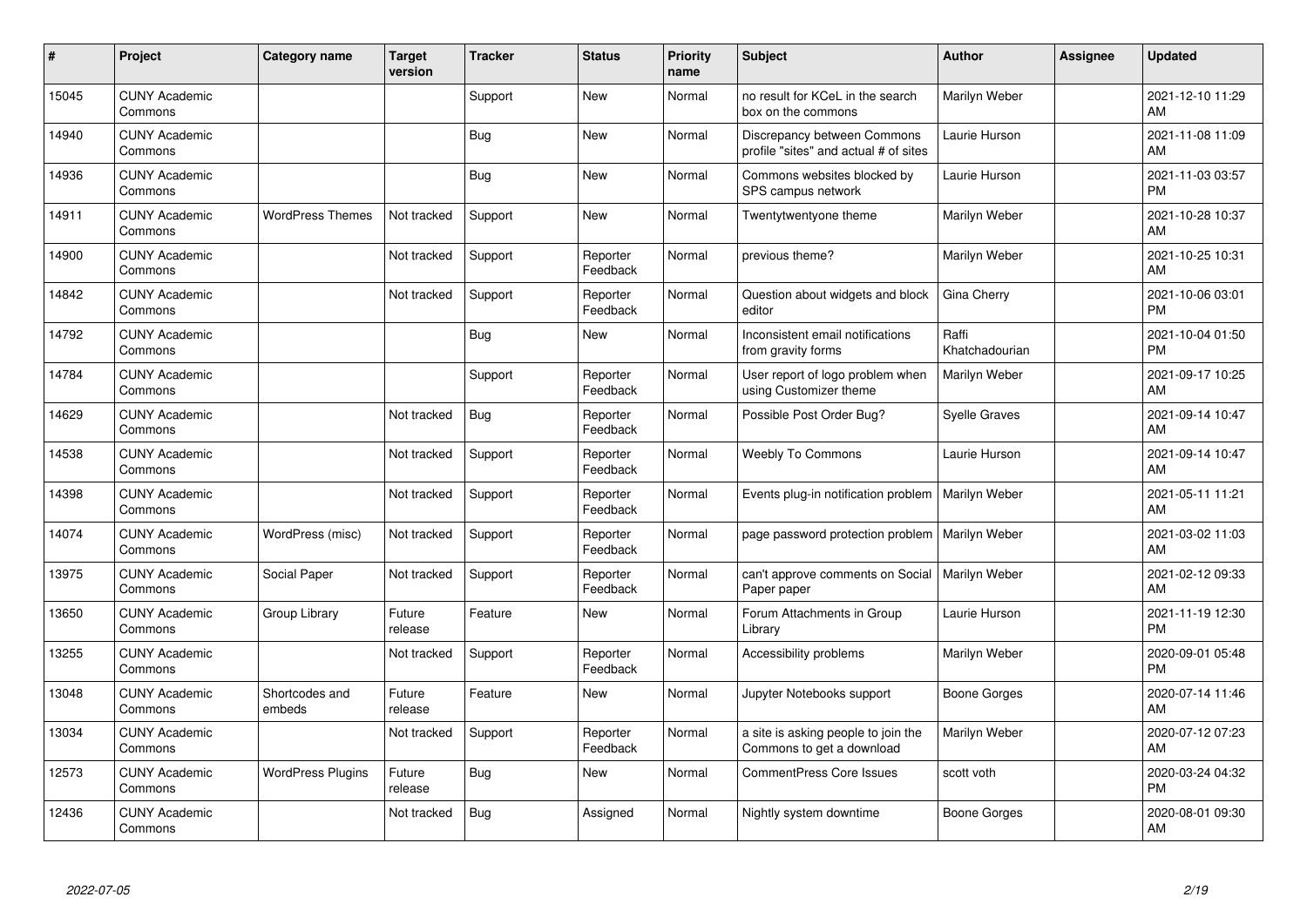| #     | Project                         | <b>Category name</b>      | <b>Target</b><br>version | <b>Tracker</b> | <b>Status</b>        | Priority<br>name | <b>Subject</b>                                                                                | <b>Author</b>           | Assignee | <b>Updated</b>                |
|-------|---------------------------------|---------------------------|--------------------------|----------------|----------------------|------------------|-----------------------------------------------------------------------------------------------|-------------------------|----------|-------------------------------|
| 12360 | <b>CUNY Academic</b><br>Commons | <b>WordPress Themes</b>   | Not tracked              | <b>Bug</b>     | Reporter<br>Feedback | Normal           | site just says "DANTE We are<br>currently in maintenance mode,<br>please check back shortly." | Marilyn Weber           |          | 2020-02-04 12:13<br><b>PM</b> |
| 12352 | <b>CUNY Academic</b><br>Commons |                           | Not tracked              | Support        | <b>New</b>           | Normal           | "posts list" page builder block<br>option                                                     | Marilyn Weber           |          | 2020-02-03 01:29<br><b>PM</b> |
| 12350 | <b>CUNY Academic</b><br>Commons | <b>Blogs (BuddyPress)</b> | Not tracked              | Support        | Reporter<br>Feedback | Normal           | URL creation problem                                                                          | Marilyn Weber           |          | 2020-02-03 11:27<br>AM        |
| 12328 | <b>CUNY Academic</b><br>Commons |                           | Not tracked              | Support        | New                  | Normal           | Sign up Code for Non-CUNY<br>Faculty                                                          | Laurie Hurson           |          | 2020-01-28 10:25<br>AM        |
| 12198 | <b>CUNY Academic</b><br>Commons |                           | Not tracked              | Bug            | Reporter<br>Feedback | Normal           | Duplicate listing in My Sites                                                                 | <b>Tom Harbison</b>     |          | 2019-12-09 05:50<br><b>PM</b> |
| 11860 | <b>CUNY Academic</b><br>Commons | Registration              | Future<br>release        | Feature        | <b>New</b>           | Normal           | <b>Ensure Students Are Aware They</b><br>Can Use Aliases At Registration                      | scott voth              |          | 2019-09-24 08:46<br>AM        |
| 11848 | <b>CUNY Academic</b><br>Commons |                           | Not tracked              | Support        | Hold                 | Normal           | a Dean of Faculty wants to share<br>a large file                                              | Marilyn Weber           |          | 2019-09-24 08:44<br>AM        |
| 11843 | <b>CUNY Academic</b><br>Commons | WordPress (misc)          | Future<br>release        | Design/UX      | <b>New</b>           | Normal           | Tweaking the Gutenberg Editor<br>Interface                                                    | Laurie Hurson           |          | 2022-04-26 12:00<br><b>PM</b> |
| 11788 | <b>CUNY Academic</b><br>Commons | <b>WordPress Plugins</b>  | Future<br>release        | Support        | Reporter<br>Feedback | Normal           | Plugin Request - Browse Aloud                                                                 | scott voth              |          | 2019-09-24 08:42<br>AM        |
| 11787 | <b>CUNY Academic</b><br>Commons |                           | Not tracked              | Support        | Reporter<br>Feedback | Normal           | automated comments notifications<br>on ZenDesk                                                | Marilyn Weber           |          | 2019-08-26 06:18<br><b>PM</b> |
| 11771 | <b>CUNY Academic</b><br>Commons |                           | Not tracked              | Support        | Reporter<br>Feedback | Normal           | post displays in sections                                                                     | Marilyn Weber           |          | 2019-08-20 10:34<br>AM        |
| 11556 | <b>CUNY Academic</b><br>Commons | Courses                   | Not tracked              | Bug            | Reporter<br>Feedback | Normal           | Instructor name given in course<br>listing                                                    | <b>Tom Harbison</b>     |          | 2019-06-25 04:12<br><b>PM</b> |
| 11519 | <b>CUNY Academic</b><br>Commons |                           | Not tracked              | Support        | Assigned             | Normal           | comment option not appearing                                                                  | Marilyn Weber           |          | 2019-09-24 10:28<br>AM        |
| 11509 | <b>CUNY Academic</b><br>Commons |                           | Not tracked              | Support        | Reporter<br>Feedback | Normal           | deleted Page causing a Menu<br>problem?                                                       | Marilyn Weber           |          | 2019-06-04 09:54<br>AM        |
| 11415 | <b>CUNY Academic</b><br>Commons | <b>WordPress Plugins</b>  | Not tracked              | Bug            | Reporter<br>Feedback | Normal           | Blog Subscriptions in Jetpack                                                                 | Laurie Hurson           |          | 2019-05-14 10:34<br>AM        |
| 11392 | <b>CUNY Academic</b><br>Commons |                           | Future<br>release        | <b>Bug</b>     | <b>New</b>           | Normal           | Migrate users away from<br><b>StatPress</b>                                                   | Boone Gorges            |          | 2019-04-23 03:53<br><b>PM</b> |
| 11131 | <b>CUNY Academic</b><br>Commons |                           | Future<br>release        | Feature        | Reporter<br>Feedback | Normal           | <b>Image Annotation Plugins</b>                                                               | Laurie Hurson           |          | 2019-02-26 11:33<br>AM        |
| 11120 | <b>CUNY Academic</b><br>Commons | <b>WordPress Plugins</b>  | Not tracked              | Bug            | Reporter<br>Feedback | Normal           | Events Manager Events Not<br>Showing Up                                                       | Mark Webb               |          | 2019-02-27 04:10<br><b>PM</b> |
| 11077 | <b>CUNY Academic</b><br>Commons | Events                    | Not tracked              | Feature        | Reporter<br>Feedback | Normal           | Show event category description<br>in event list view                                         | Raffi<br>Khatchadourian |          | 2019-02-12 10:38<br><b>PM</b> |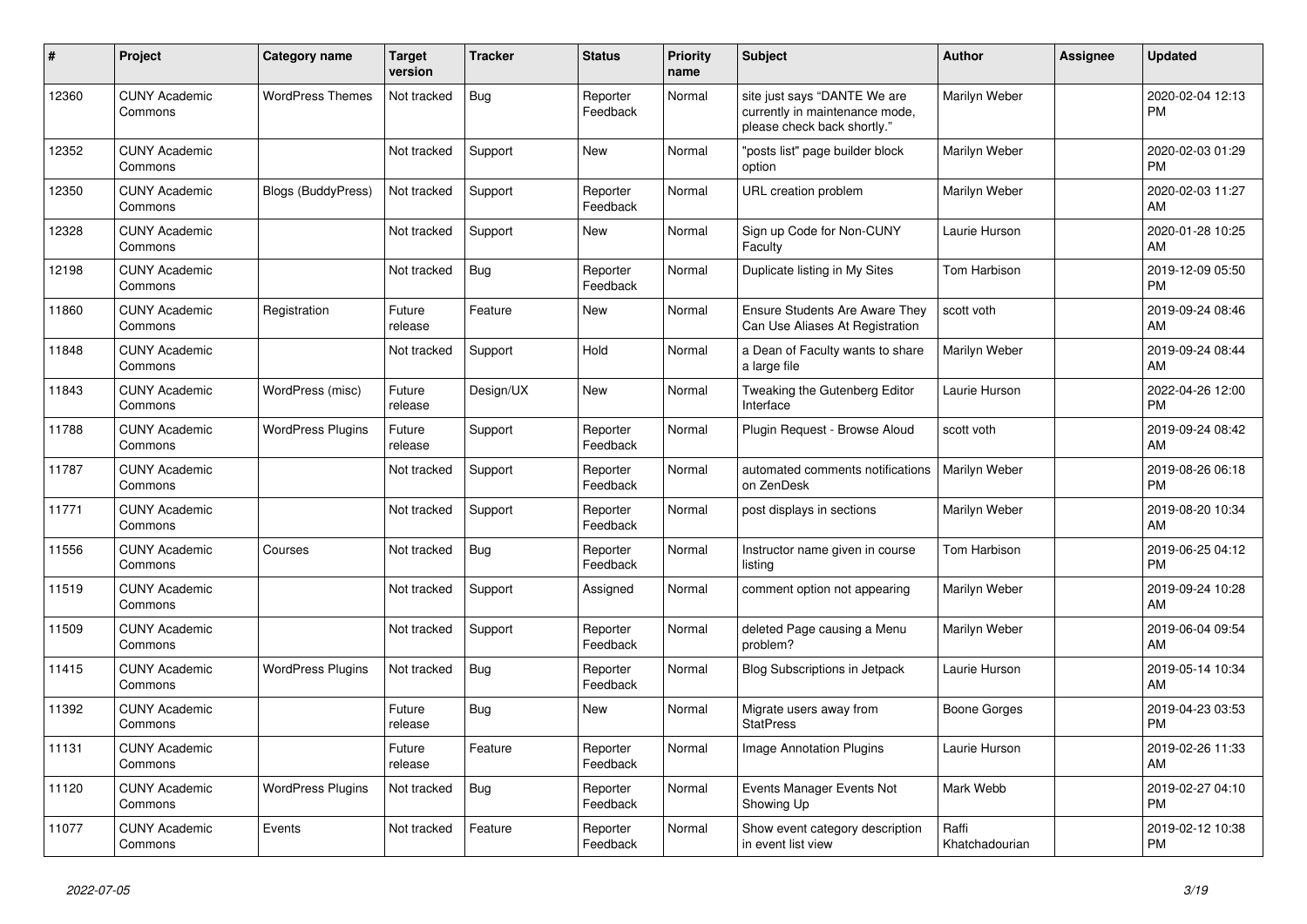| #     | Project                         | <b>Category name</b>       | <b>Target</b><br>version | <b>Tracker</b> | <b>Status</b>        | <b>Priority</b><br>name | Subject                                                                                                      | Author                  | <b>Assignee</b> | <b>Updated</b>                |
|-------|---------------------------------|----------------------------|--------------------------|----------------|----------------------|-------------------------|--------------------------------------------------------------------------------------------------------------|-------------------------|-----------------|-------------------------------|
| 11024 | <b>CUNY Academic</b><br>Commons | WordPress (misc)           | Future<br>release        | <b>Bug</b>     | New                  | Normal                  | Subsites should not show "you<br>should update your .htaccess<br>now" notice after permalink setting<br>save | Boone Gorges            |                 | 2019-01-28 01:35<br><b>PM</b> |
| 10982 | <b>CUNY Academic</b><br>Commons | Domain Mapping             | Not tracked              | Support        | Reporter<br>Feedback | Normal                  | <b>CNAME</b> question                                                                                        | scott voth              |                 | 2019-01-22 04:29<br><b>PM</b> |
| 10769 | <b>CUNY Academic</b><br>Commons | <b>WordPress Themes</b>    | Not tracked              | Bug            | Reporter<br>Feedback | Normal                  | 2011 Theme Sidebar                                                                                           | Mark Webb               |                 | 2018-12-04 04:09<br><b>PM</b> |
| 10657 | <b>CUNY Academic</b><br>Commons |                            | Not tracked              | Support        | Reporter<br>Feedback | Normal                  | child theme problems                                                                                         | Marilyn Weber           |                 | 2018-11-08 01:19<br><b>PM</b> |
| 10380 | <b>CUNY Academic</b><br>Commons | WordPress (misc)           | Future<br>release        | Feature        | In Progress          | Normal                  | Remove blacklisted plugins                                                                                   | Boone Gorges            |                 | 2022-04-26 12:00<br><b>PM</b> |
| 10273 | <b>CUNY Academic</b><br>Commons | Registration               | Not tracked              | Support        | Reporter<br>Feedback | Normal                  | users combining CF and campus<br>address                                                                     | Marilyn Weber           |                 | 2019-09-18 10:58<br>AM        |
| 9720  | <b>CUNY Academic</b><br>Commons | Authentication             | Future<br>release        | Feature        | New                  | Normal                  | The Commons should be an<br>oAuth provider                                                                   | Boone Gorges            |                 | 2019-03-01 02:04<br><b>PM</b> |
| 6755  | <b>CUNY Academic</b><br>Commons | WordPress (misc)           | Future<br>release        | Bug            | New                  | Normal                  | Cannot Deactivate Plugin                                                                                     | Laura Kane              |                 | 2016-11-16 01:12<br><b>PM</b> |
| 6332  | <b>CUNY Academic</b><br>Commons | WordPress (misc)           | Future<br>release        | Feature        | <b>New</b>           | Normal                  | Allow uploaded files to be marked<br>as private in an ad hoc way                                             | Boone Gorges            |                 | 2016-10-17 11:41<br><b>PM</b> |
| 5992  | <b>CUNY Academic</b><br>Commons | <b>Email Notifications</b> | Future<br>release        | Feature        | <b>New</b>           | Normal                  | Changing the From line of<br>autogenerated blog emails                                                       | Marilyn Weber           |                 | 2018-09-27 05:19<br><b>PM</b> |
| 5489  | <b>CUNY Academic</b><br>Commons | Social Paper               | Future<br>release        | Feature        | New                  | Normal                  | Asc/desc sorting for Social Paper<br>directories                                                             | <b>Boone Gorges</b>     |                 | 2016-04-21 10:06<br><b>PM</b> |
| 5488  | <b>CUNY Academic</b><br>Commons | Social Paper               | Future<br>release        | Bug            | New                  | Normal                  | Add a "last edited by" field to<br>Social Paper group directories                                            | Boone Gorges            |                 | 2016-04-21 10:05<br><b>PM</b> |
| 5205  | <b>CUNY Academic</b><br>Commons | Social Paper               | Future<br>release        | Feature        | New                  | Normal                  | Social Paper folders                                                                                         | Marilyn Weber           |                 | 2016-02-11 10:24<br><b>PM</b> |
| 5199  | <b>CUNY Academic</b><br>Commons | Social Paper               | Future<br>release        | Feature        | <b>New</b>           | Normal                  | add tables to the SP editor                                                                                  | Marilyn Weber           |                 | 2016-10-24 11:27<br>AM        |
| 364   | <b>CUNY Academic</b><br>Commons | <b>WordPress Plugins</b>   | Future<br>release        | Feature        | New                  | Normal                  | <b>Bulletin Board</b>                                                                                        | <b>Matt Gold</b>        |                 | 2015-01-05 08:50<br><b>PM</b> |
| 15685 | <b>CUNY Academic</b><br>Commons |                            |                          | Support        | New                  | High                    | problem with chrome?                                                                                         | Marilyn Weber           |                 | 2022-04-25 03:40<br>PM        |
| 16294 | <b>CUNY Academic</b><br>Commons |                            |                          | Bug            | New                  | Urgent                  | CAC is down                                                                                                  | Raffi<br>Khatchadourian |                 | 2022-06-27 02:00<br><b>PM</b> |
| 2577  | <b>NYCDH Community</b><br>Site  |                            |                          | Feature        | Assigned             | Low                     | Investigate Potential to Add Links<br>to the Forum                                                           | Mark Newton             | Alex Gil        | 2013-05-16 09:40<br><b>PM</b> |
| 2576  | <b>NYCDH Community</b><br>Site  |                            |                          | <b>Bug</b>     | Hold                 | Low                     | Test Next Button in Javascript<br><b>Tutorial Under Activities</b>                                           | Mark Newton             | Alex Gil        | 2013-05-18 02:55<br><b>PM</b> |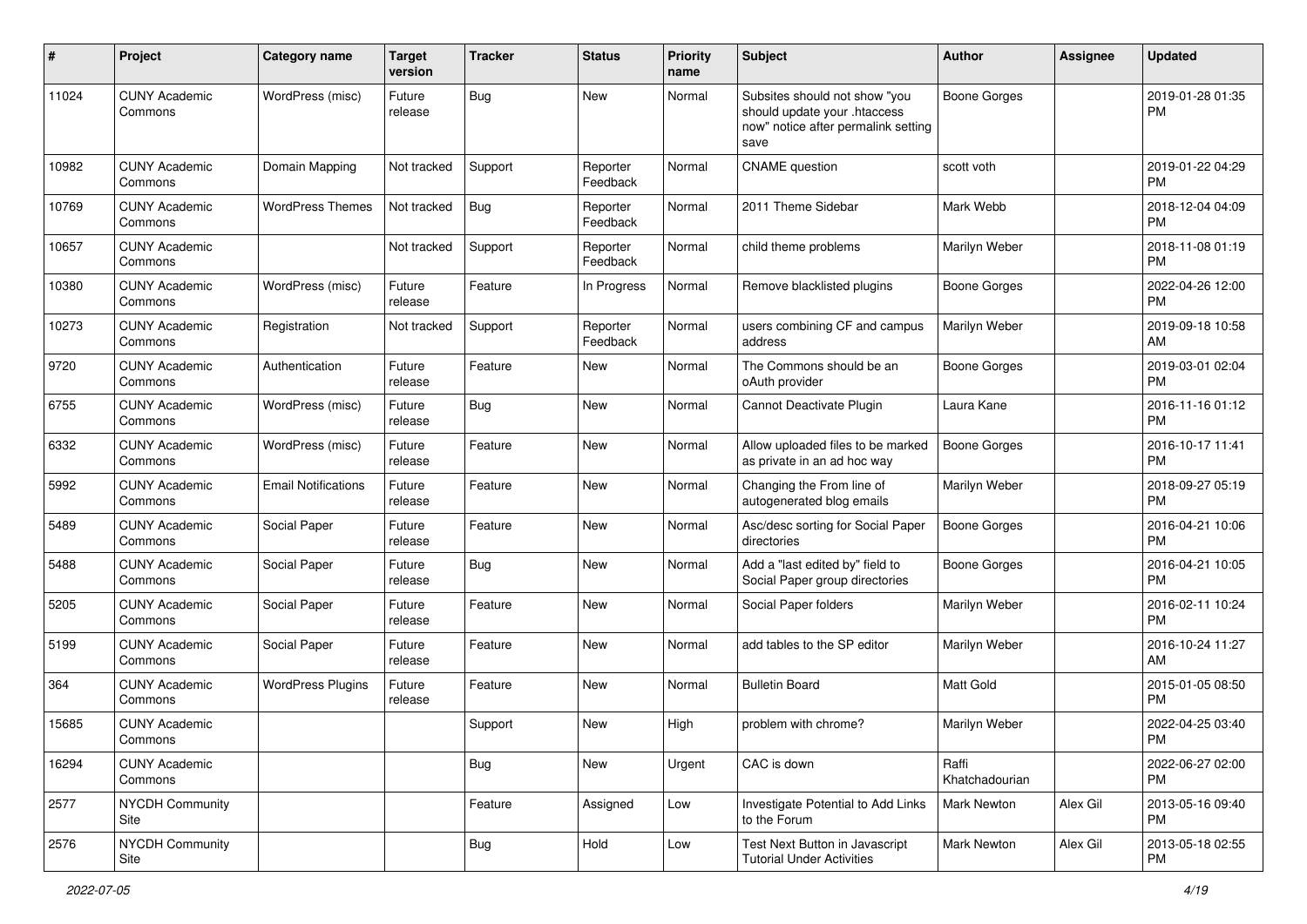| #     | <b>Project</b>                  | <b>Category name</b>     | <b>Target</b><br>version | <b>Tracker</b> | <b>Status</b>        | <b>Priority</b><br>name | <b>Subject</b>                                                                                  | <b>Author</b>    | Assignee          | <b>Updated</b>                |
|-------|---------------------------------|--------------------------|--------------------------|----------------|----------------------|-------------------------|-------------------------------------------------------------------------------------------------|------------------|-------------------|-------------------------------|
| 11968 | JustPublics@365<br>MediaCamp    |                          |                          | Feature        | New                  | Normal                  | Nanoscience Retractable Display<br>Unit                                                         | Donald Cherry    | Bonnie<br>Eissner | 2021-02-19 08:50<br>AM        |
| 8675  | <b>CUNY Academic</b><br>Commons | User Onboarding          | Future<br>release        | <b>Bug</b>     | Reporter<br>Feedback | Low                     | Add new User search screen calls<br>for the input of email address but<br>doesn't work with one | Paul Hebert      | Boone<br>Gorges   | 2017-10-11 11:17<br>AM        |
| 6389  | <b>CUNY Academic</b><br>Commons | <b>BuddyPress Docs</b>   | Future<br>release        | Feature        | <b>New</b>           | Low                     | Make Discussion Area Visible<br>When Editing a Doc                                              | Luke Waltzer     | Boone<br>Gorges   | 2016-10-21 04:16<br><b>PM</b> |
| 5052  | <b>CUNY Academic</b><br>Commons | Social Paper             | Future<br>release        | Feature        | <b>New</b>           | Low                     | Sentence by sentence or line by<br>line comments (SP suggestion #3)                             | Marilyn Weber    | Boone<br>Gorges   | 2016-02-11 10:24<br><b>PM</b> |
| 3615  | <b>CUNY Academic</b><br>Commons | Redmine                  | Not tracked              | Feature        | <b>New</b>           | Low                     | Create Redmine issues via email                                                                 | Dominic Giglio   | Boone<br>Gorges   | 2017-11-16 11:36<br>AM        |
| 3080  | <b>CUNY Academic</b><br>Commons | <b>Group Files</b>       | Future<br>release        | Feature        | Assigned             | Low                     | Create a system to keep track of<br>file changes                                                | <b>Matt Gold</b> | Boone<br>Gorges   | 2014-02-26 10:04<br><b>PM</b> |
| 3048  | <b>CUNY Academic</b><br>Commons | <b>Public Portfolio</b>  | Future<br>release        | Feature        | <b>New</b>           | Low                     | Images for rich text profile fields                                                             | Boone Gorges     | Boone<br>Gorges   | 2014-02-19 12:56<br><b>PM</b> |
| 2618  | <b>NYCDH Community</b><br>Site  |                          |                          | <b>Bug</b>     | Assigned             | Low                     | Mark blogs as spam when created<br>by users marked as spam                                      | Matt Gold        | Boone<br>Gorges   | 2013-06-09 11:38<br><b>PM</b> |
| 2610  | <b>CUNY Academic</b><br>Commons | Group Invitations        | Future<br>release        | Feature        | Assigned             | Low                     | Request: Custom invitation<br>message to group invites                                          | local admin      | Boone<br>Gorges   | 2015-11-09 06:13<br><b>PM</b> |
| 2325  | <b>CUNY Academic</b><br>Commons | BuddyPress (misc)        | Future<br>release        | Feature        | Assigned             | Low                     | Profile should have separate fields<br>for first/last names                                     | local admin      | Boone<br>Gorges   | 2015-11-09 06:09<br><b>PM</b> |
| 2223  | <b>CUNY Academic</b><br>Commons | <b>WordPress Plugins</b> | Future<br>release        | Feature        | Assigned             | Low                     | Add Participad to the CUNY<br><b>Academic Commons</b>                                           | Matt Gold        | Boone<br>Gorges   | 2014-09-17 10:03<br><b>PM</b> |
| 2013  | <b>CUNY Academic</b><br>Commons | <b>Public Portfolio</b>  | Future<br>release        | Feature        | Assigned             | Low                     | Have Profile Privacy Options show<br>up only for filled-in fields                               | Matt Gold        | Boone<br>Gorges   | 2015-11-09 06:09<br><b>PM</b> |
| 1562  | <b>CUNY Academic</b><br>Commons | <b>WordPress Plugins</b> | Future<br>release        | Feature        | Assigned             | Low                     | Play with NYT Collaborative<br>Authoring Tool                                                   | Matt Gold        | Boone<br>Gorges   | 2015-01-05 08:47<br><b>PM</b> |
| 1417  | <b>CUNY Academic</b><br>Commons | <b>BuddyPress Docs</b>   | Future<br>release        | Feature        | Assigned             | Low                     | <b>Bulk actions for BuddyPress Docs</b>                                                         | Boone Gorges     | Boone<br>Gorges   | 2016-10-17 10:41<br><b>PM</b> |
| 1167  | <b>CUNY Academic</b><br>Commons | <b>Email Invitations</b> | Future<br>release        | Feature        | New                  | Low                     | Allow email invitations to be resent                                                            | Boone Gorges     | Boone<br>Gorges   | 2015-11-12 12:53<br>AM        |
| 1166  | <b>CUNY Academic</b><br>Commons | <b>Email Invitations</b> | Future<br>release        | Feature        | <b>New</b>           | Low                     | Better organizational tools for Sent<br>Invites                                                 | Boone Gorges     | Boone<br>Gorges   | 2015-11-09 06:02<br><b>PM</b> |
| 1165  | <b>CUNY Academic</b><br>Commons | <b>Email Invitations</b> | Future<br>release        | Feature        | Assigned             | Low                     | Allow saved lists of invitees under<br>Send Invites                                             | Boone Gorges     | Boone<br>Gorges   | 2015-11-09 06:03<br><b>PM</b> |
| 519   | <b>CUNY Academic</b><br>Commons | <b>BuddyPress Docs</b>   | Future<br>release        | Feature        | Assigned             | Low                     | TOC for individual docs - for new<br>BP "wiki-like" plugin                                      | scott voth       | Boone<br>Gorges   | 2015-11-09 05:54<br><b>PM</b> |
| 58    | <b>CUNY Academic</b><br>Commons | BuddyPress (misc)        | Future<br>release        | Feature        | Assigned             | Low                     | Make member search sortable by<br>last name                                                     | Roberta Brody    | Boone<br>Gorges   | 2010-08-26 02:38<br><b>PM</b> |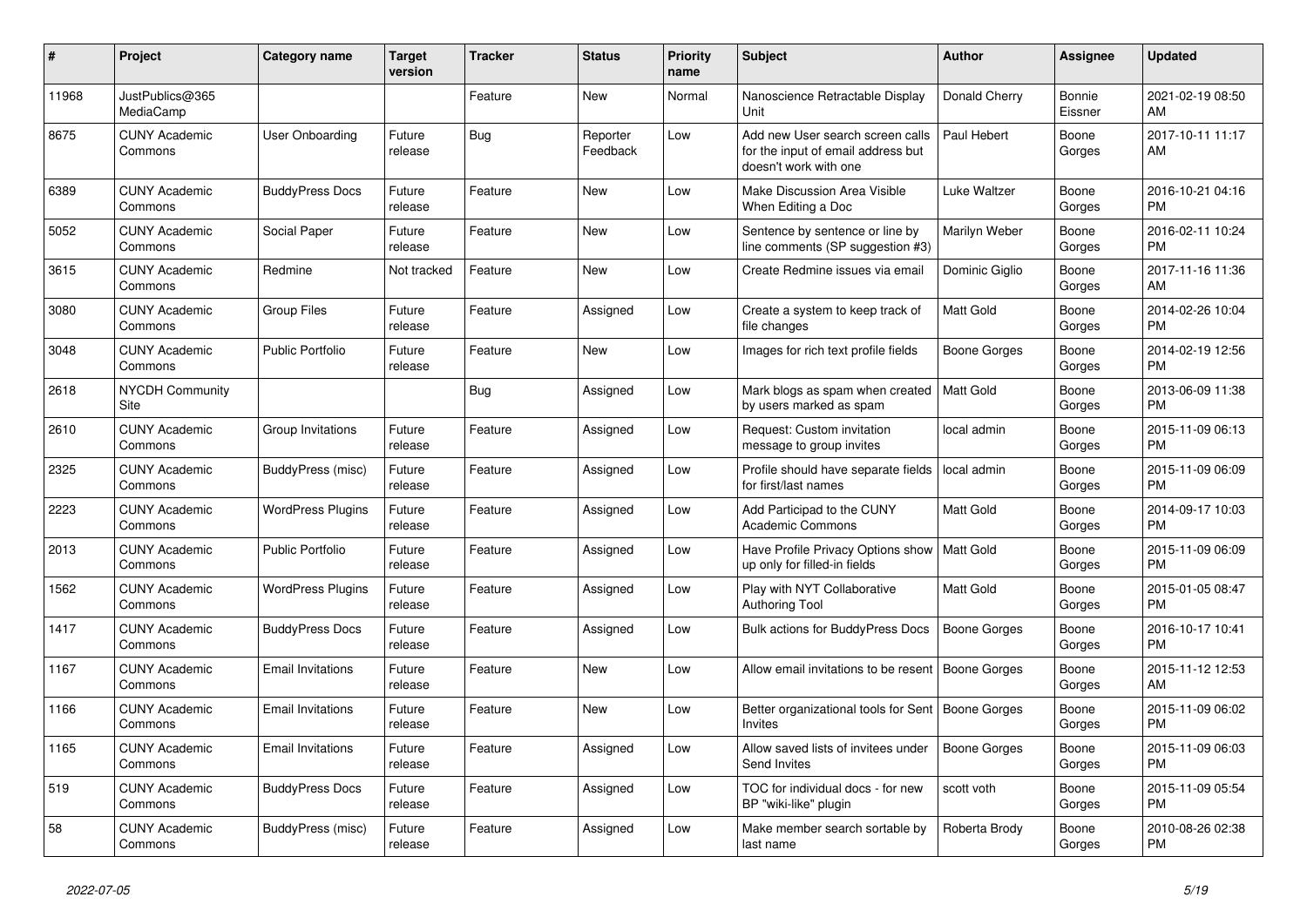| #     | Project                         | <b>Category name</b>       | <b>Target</b><br>version | <b>Tracker</b> | <b>Status</b>        | <b>Priority</b><br>name | <b>Subject</b>                                                                             | <b>Author</b>           | <b>Assignee</b> | <b>Updated</b>                |
|-------|---------------------------------|----------------------------|--------------------------|----------------|----------------------|-------------------------|--------------------------------------------------------------------------------------------|-------------------------|-----------------|-------------------------------|
| 16307 | <b>CUNY Academic</b><br>Commons |                            |                          | Bug            | New                  | Normal                  | Add brief messaging to<br>accept/decline group membership<br>requests                      | Matt Gold               | Boone<br>Gorges | 2022-06-27 06:13<br>PM.       |
| 16199 | <b>CUNY Academic</b><br>Commons | Directories                | 2.0.3                    | <b>Bug</b>     | <b>New</b>           | Normal                  | Removed "Semester" Filter from<br><b>Courses Directory</b>                                 | Laurie Hurson           | Boone<br>Gorges | 2022-06-29 11:32<br>AM        |
| 16092 | <b>CUNY Academic</b><br>Commons |                            | Future<br>release        | Feature        | Hold                 | Normal                  | Don't show main site in Site<br>search results                                             | <b>Boone Gorges</b>     | Boone<br>Gorges | 2022-05-17 03:12<br><b>PM</b> |
| 15883 | <b>CUNY Academic</b><br>Commons |                            | 2.1.0                    | Feature        | New                  | Normal                  | Release BPGES update                                                                       | <b>Boone Gorges</b>     | Boone<br>Gorges | 2022-05-26 10:39<br>AM        |
| 15767 | <b>CUNY Academic</b><br>Commons | WordPress (misc)           |                          | Support        | New                  | Normal                  | Site loading slowly                                                                        | scott voth              | Boone<br>Gorges | 2022-04-04 08:56<br>PM.       |
| 15604 | <b>CUNY Academic</b><br>Commons | <b>Email Notifications</b> | Future<br>release        | Feature        | Assigned             | Normal                  | <b>Restructure Commons Group</b><br>Digest Email Messages                                  | <b>Matt Gold</b>        | Boone<br>Gorges | 2022-05-26 10:45<br>AM        |
| 15242 | <b>CUNY Academic</b><br>Commons | Performance                | Not tracked              | Bug            | Reporter<br>Feedback | Normal                  | Slugist site                                                                               | Raffi<br>Khatchadourian | Boone<br>Gorges | 2022-02-07 11:14<br>AM        |
| 15210 | <b>CUNY Academic</b><br>Commons | Analytics                  | Not tracked              | Design/UX      | New                  | Normal                  | Google Analytics improvements                                                              | Colin McDonald          | Boone<br>Gorges | 2022-05-24 10:47<br>AM        |
| 14987 | <b>CUNY Academic</b><br>Commons | <b>WordPress Plugins</b>   | Future<br>release        | <b>Bug</b>     | New                  | Normal                  | Elementor update causes<br>database freeze-up                                              | <b>Boone Gorges</b>     | Boone<br>Gorges | 2021-11-29 12:02<br>PM.       |
| 14908 | <b>CUNY Academic</b><br>Commons | Performance                |                          | <b>Bug</b>     | New                  | Normal                  | Stale object cache on cdev                                                                 | Raymond Hoh             | Boone<br>Gorges | 2021-12-07 09:45<br>AM        |
| 14504 | <b>CUNY Academic</b><br>Commons |                            | Not tracked              | Publicity      | Reporter<br>Feedback | Normal                  | Adding showcases to home page<br>menu                                                      | Laurie Hurson           | Boone<br>Gorges | 2022-01-19 03:26<br><b>PM</b> |
| 14483 | <b>CUNY Academic</b><br>Commons | WordPress - Media          | Not tracked              | Bug            | Reporter<br>Feedback | Normal                  | Wordpress PDF Embed Stopped<br>Working after JITP Media Clone                              | Patrick DeDauw          | Boone<br>Gorges | 2021-05-20 01:51<br><b>PM</b> |
| 14309 | <b>CUNY Academic</b><br>Commons | Group Library              | Future<br>release        | Feature        | New                  | Normal                  | Better handling of<br>bp_group_document file download<br>attempts when file is not present | <b>Boone Gorges</b>     | Boone<br>Gorges | 2021-11-19 12:28<br><b>PM</b> |
| 14184 | <b>CUNY Academic</b><br>Commons | Public Portfolio           | Future<br>release        | Feature        | New                  | Normal                  | Centralized mechanism for storing<br>Campus affiliations                                   | Boone Gorges            | Boone<br>Gorges | 2022-01-04 11:35<br>AM        |
| 14113 | <b>CUNY Academic</b><br>Commons | WordPress (misc)           | Future<br>release        | Bug            | Hold                 | Normal                  | Block Editor Not Working on this<br>page - Json error                                      | scott voth              | Boone<br>Gorges | 2021-03-05 11:01<br>AM        |
| 13949 | <b>CUNY Academic</b><br>Commons |                            | Not tracked              | <b>Bug</b>     | New                  | Normal                  | Continued debugging of runaway<br>MySQL connections                                        | Matt Gold               | Boone<br>Gorges | 2021-09-14 10:42<br>AM        |
| 13835 | <b>CUNY Academic</b><br>Commons | WordPress (misc)           | Future<br>release        | Feature        | New                  | Normal                  | Allow OneSearch widget to have<br>'CUNY' as campus                                         | <b>Boone Gorges</b>     | Boone<br>Gorges | 2021-11-19 12:39<br>PM        |
| 13466 | <b>CUNY Academic</b><br>Commons | Cavalcade                  | Future<br>release        | Feature        | New                  | Normal                  | Automated cleanup for duplicate<br>Cavalcade tasks                                         | Boone Gorges            | Boone<br>Gorges | 2020-10-13 05:24<br><b>PM</b> |
| 13370 | <b>CUNY Academic</b><br>Commons | Group Library              | Future<br>release        | Feature        | New                  | Normal                  | Library bulk deletion and folder<br>editing                                                | Colin McDonald          | Boone<br>Gorges | 2020-10-13 10:41<br>AM        |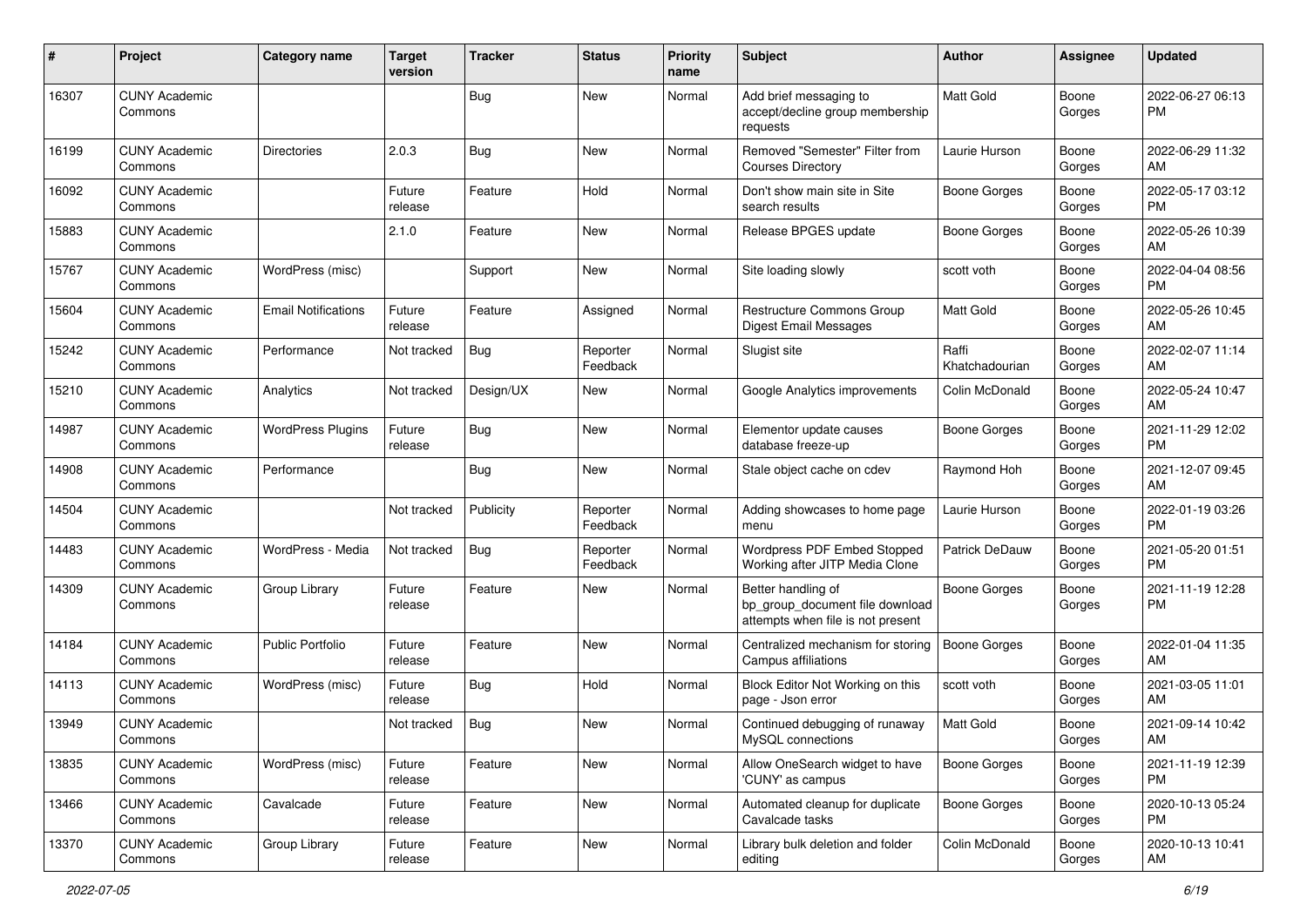| #     | Project                         | <b>Category name</b>       | Target<br>version | <b>Tracker</b> | <b>Status</b>        | <b>Priority</b><br>name | <b>Subject</b>                                                                             | <b>Author</b>       | Assignee        | <b>Updated</b>                |
|-------|---------------------------------|----------------------------|-------------------|----------------|----------------------|-------------------------|--------------------------------------------------------------------------------------------|---------------------|-----------------|-------------------------------|
| 12911 | <b>CUNY Academic</b><br>Commons |                            | Not tracked       | Feature        | New                  | Normal                  | Block access to xmlrpc.php based<br>on User-Agent                                          | <b>Boone Gorges</b> | Boone<br>Gorges | 2020-06-09 05:12<br>PM        |
| 12438 | <b>CUNY Academic</b><br>Commons | Courses                    | Not tracked       | <b>Bug</b>     | New                  | Normal                  | Site appearing twice                                                                       | Laurie Hurson       | Boone<br>Gorges | 2020-02-18 01:34<br><b>PM</b> |
| 12121 | <b>CUNY Academic</b><br>Commons | <b>WordPress Plugins</b>   | 2.0.3             | Feature        | Reporter<br>Feedback | Normal                  | Embedding H5P Iframes on<br>Commons Site                                                   | Laurie Hurson       | Boone<br>Gorges | 2022-06-29 11:32<br>AM        |
| 12091 | <b>CUNY Academic</b><br>Commons | <b>Group Files</b>         | Future<br>release | Feature        | New                  | Normal                  | Improved pre-upload file validation<br>for bp-group-documents                              | <b>Boone Gorges</b> | Boone<br>Gorges | 2019-11-14 01:21<br><b>PM</b> |
| 12042 | <b>CUNY Academic</b><br>Commons | <b>Email Notifications</b> | Future<br>release | Feature        | <b>New</b>           | Normal                  | Improved error logging for BPGES<br>send queue                                             | <b>Boone Gorges</b> | Boone<br>Gorges | 2021-11-19 12:25<br><b>PM</b> |
| 11945 | <b>CUNY Academic</b><br>Commons | Reckoning                  | Future<br>release | Feature        | Reporter<br>Feedback | Normal                  | Add Comments bubble to<br>Reckoning views                                                  | Boone Gorges        | Boone<br>Gorges | 2019-11-12 05:14<br><b>PM</b> |
| 11531 | <b>CUNY Academic</b><br>Commons | Events                     | Future<br>release | Feature        | New                  | Normal                  | Main Events calendar should<br>include non-public events that<br>user has access to        | scott voth          | Boone<br>Gorges | 2019-06-11 10:00<br>AM        |
| 11496 | <b>CUNY Academic</b><br>Commons | <b>Public Portfolio</b>    | 1.15.2            | Support        | New                  | Normal                  | Replace Twitter Icon on Member<br>Portfolio page                                           | scott voth          | Boone<br>Gorges | 2019-06-06 01:03<br><b>PM</b> |
| 11449 | <b>CUNY Academic</b><br>Commons | WordPress - Media          | Not tracked       | Support        | Reporter<br>Feedback | Normal                  | Cloning Media Library for JITP<br>from Staging to Production Site                          | Patrick DeDauw      | Boone<br>Gorges | 2019-05-13 12:00<br><b>PM</b> |
| 11386 | <b>CUNY Academic</b><br>Commons | WordPress - Media          | Not tracked       | Support        | Reporter<br>Feedback | Normal                  | disappearing images                                                                        | scott voth          | Boone<br>Gorges | 2019-05-14 10:32<br>AM        |
| 10794 | <b>CUNY Academic</b><br>Commons | Performance                | Not tracked       | Bug            | New                  | Normal                  | Memcached connection<br>occasionally breaks                                                | Boone Gorges        | Boone<br>Gorges | 2018-12-06 03:30<br><b>PM</b> |
| 10368 | <b>CUNY Academic</b><br>Commons |                            | Future<br>release | Feature        | Assigned             | Normal                  | Use ORCID data to populate<br>academic profile page                                        | Stephen Francoeur   | Boone<br>Gorges | 2018-09-25 01:53<br><b>PM</b> |
| 10226 | <b>CUNY Academic</b><br>Commons | Courses                    | Future<br>release | Feature        | <b>New</b>           | Normal                  | Add "My Courses" to drop down<br>list                                                      | scott voth          | Boone<br>Gorges | 2021-11-19 12:42<br><b>PM</b> |
| 10040 | <b>CUNY Academic</b><br>Commons | WordPress (misc)           | Not tracked       | Bug            | Reporter<br>Feedback | Normal                  | User doesn't see full list of themes                                                       | Matt Gold           | Boone<br>Gorges | 2018-07-25 10:12<br>AM        |
| 9979  | <b>CUNY Academic</b><br>Commons | <b>Email Notifications</b> | Not tracked       | <b>Bug</b>     | Reporter<br>Feedback | Normal                  | Reports of slow email activation<br>emails                                                 | Matt Gold           | Boone<br>Gorges | 2018-08-29 09:40<br><b>PM</b> |
| 9947  | <b>CUNY Academic</b><br>Commons | <b>WordPress Plugins</b>   | Future<br>release | Feature        | Reporter<br>Feedback | Normal                  | Install H5P quiz plugin                                                                    | <b>Matt Gold</b>    | Boone<br>Gorges | 2018-09-11 11:01<br>AM        |
| 9941  | <b>CUNY Academic</b><br>Commons | Wiki                       | Not tracked       | Support        | Assigned             | Normal                  | Wiki functionality                                                                         | Matt Gold           | Boone<br>Gorges | 2018-06-26 10:57<br>AM        |
| 9926  | <b>CUNY Academic</b><br>Commons | <b>WordPress Plugins</b>   | Future<br>release | Bug            | New                  | Normal                  | twitter-mentions-as-comments<br>cron jobs can run long                                     | Boone Gorges        | Boone<br>Gorges | 2018-10-24 12:34<br><b>PM</b> |
| 9895  | <b>CUNY Academic</b><br>Commons | Onboarding                 | Future<br>release | Feature        | Assigned             | Normal                  | Add "Accept Invitation"<br>link/button/function to Group<br>and/or Site invitation emails? | Luke Waltzer        | Boone<br>Gorges | 2018-06-07 12:42<br>PM        |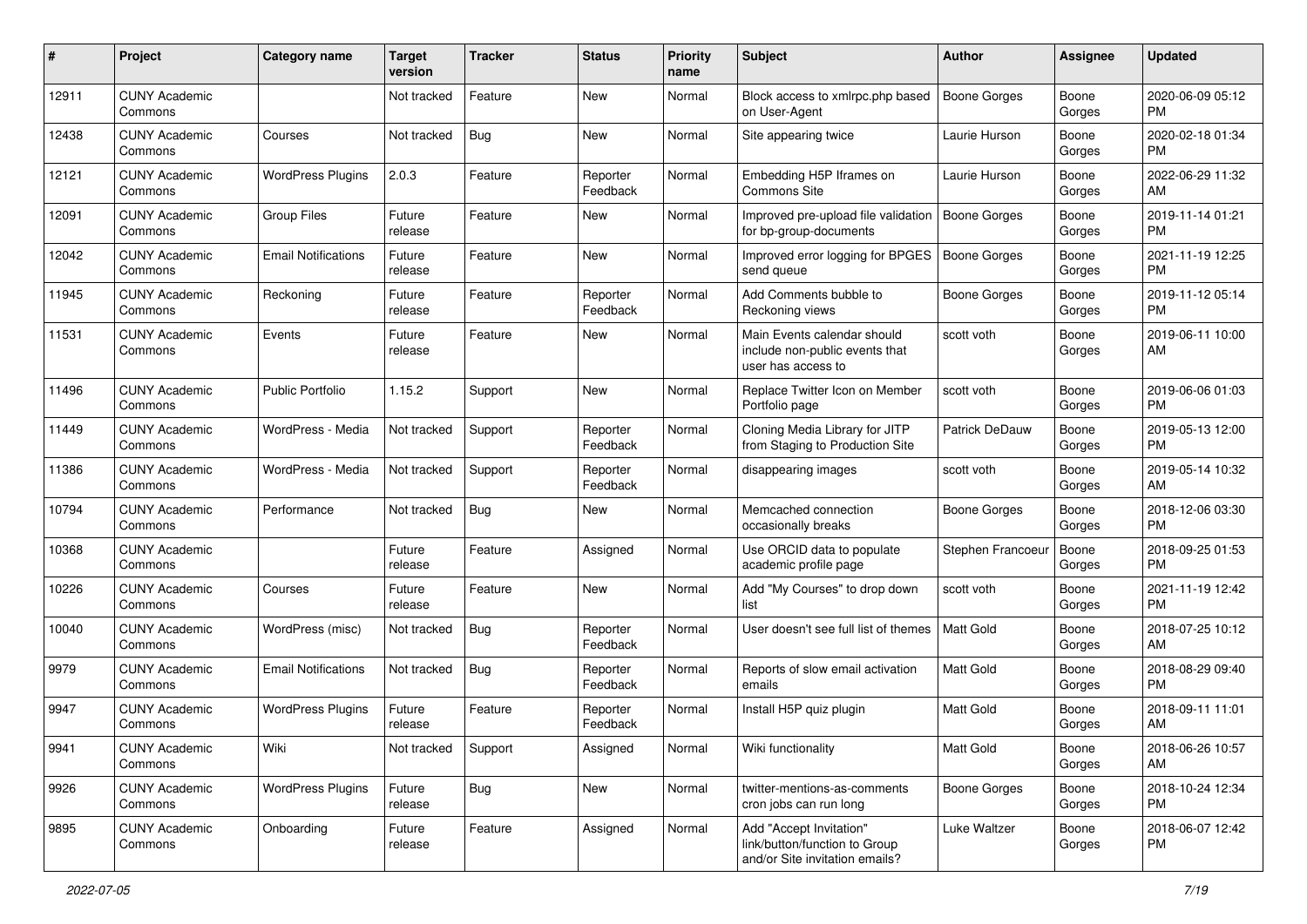| #    | Project                         | <b>Category name</b>      | <b>Target</b><br>version | <b>Tracker</b> | <b>Status</b>        | <b>Priority</b><br>name | Subject                                                                                   | Author                  | Assignee        | <b>Updated</b>                |
|------|---------------------------------|---------------------------|--------------------------|----------------|----------------------|-------------------------|-------------------------------------------------------------------------------------------|-------------------------|-----------------|-------------------------------|
| 9515 | <b>CUNY Academic</b><br>Commons | <b>WordPress Plugins</b>  | Not tracked              | <b>Bug</b>     | Reporter<br>Feedback | Normal                  | Text to Speech plugin - "More<br>Slowly" checkbox not working                             | scott voth              | Boone<br>Gorges | 2018-06-13 02:26<br>PM.       |
| 9289 | <b>CUNY Academic</b><br>Commons | <b>WordPress Plugins</b>  | Future<br>release        | <b>Bug</b>     | Reporter<br>Feedback | Normal                  | Email Users Plugin                                                                        | Laurie Hurson           | Boone<br>Gorges | 2018-10-24 12:34<br><b>PM</b> |
| 9211 | CUNY Academic<br>Commons        | <b>WordPress Plugins</b>  | Future<br>release        | Support        | Reporter<br>Feedback | Normal                  | Auto-Role Setting in Forum Plugin<br>Causing Some Confusion                               | Luke Waltzer            | Boone<br>Gorges | 2018-03-13 11:44<br>AM        |
| 9207 | <b>CUNY Academic</b><br>Commons |                           | Future<br>release        | Support        | Reporter<br>Feedback | Normal                  | display dashboards made in<br>Tableau?                                                    | Marilyn Weber           | Boone<br>Gorges | 2018-04-10 10:42<br>AM        |
| 8901 | <b>CUNY Academic</b><br>Commons | Accessibility             | Future<br>release        | Feature        | Assigned             | Normal                  | Theme analysis for accessibility                                                          | <b>Matt Gold</b>        | Boone<br>Gorges | 2022-04-26 11:59<br>AM        |
| 8900 | <b>CUNY Academic</b><br>Commons | Accessibility             | Future<br>release        | Feature        | Assigned             | Normal                  | Look into tools to enforce<br>accessibility in WP environment                             | Matt Gold               | Boone<br>Gorges | 2022-04-26 11:59<br>AM        |
| 8836 | <b>CUNY Academic</b><br>Commons | <b>Blogs (BuddyPress)</b> | Future<br>release        | Feature        | Assigned             | Normal                  | Redesign site launch process                                                              | Matt Gold               | Boone<br>Gorges | 2019-10-03 02:49<br><b>PM</b> |
| 8835 | <b>CUNY Academic</b><br>Commons | <b>Blogs (BuddyPress)</b> | Future<br>release        | Feature        | New                  | Normal                  | Extend cuny.is shortlinks to sites                                                        | Luke Waltzer            | Boone<br>Gorges | 2022-04-26 11:59<br>AM        |
| 8756 | <b>CUNY Academic</b><br>Commons | Group Blogs               | Future<br>release        | Feature        | Hold                 | Normal                  | Connect multiple blogs to one<br>group?                                                   | Matt Gold               | Boone<br>Gorges | 2017-09-30 10:42<br>AM        |
| 7981 | CUNY Academic<br>Commons        | Social Paper              | Future<br>release        | <b>Bug</b>     | New                  | Normal                  | Social Paper comments should<br>not go to spam                                            | Luke Waltzer            | Boone<br>Gorges | 2018-04-16 03:52<br><b>PM</b> |
| 7663 | <b>CUNY Academic</b><br>Commons | Social Paper              | Future<br>release        | <b>Bug</b>     | New                  | Normal                  | Social Paper notifications not<br>formatted correctly on secondary<br>sites               | Boone Gorges            | Boone<br>Gorges | 2018-04-16 03:52<br><b>PM</b> |
| 7022 | <b>CUNY Academic</b><br>Commons | Announcements             | Future<br>release        | Bug            | New                  | Normal                  | Sitewide announcements should<br>be displayed on, and dismissable<br>from, mapped domains | <b>Boone Gorges</b>     | Boone<br>Gorges | 2018-03-22 10:18<br>AM        |
| 6014 | <b>CUNY Academic</b><br>Commons | Publicity                 | Future<br>release        | Publicity      | Reporter<br>Feedback | Normal                  | Google search listing                                                                     | <b>Matt Gold</b>        | Boone<br>Gorges | 2016-09-21 03:48<br>PM.       |
| 5696 | <b>CUNY Academic</b><br>Commons | Events                    | Future<br>release        | Feature        | Assigned             | Normal                  | Events Calendar - display options<br>/ calendar aggregation                               | <b>Matt Gold</b>        | Boone<br>Gorges | 2016-10-13 11:44<br>AM        |
| 5234 | <b>CUNY Academic</b><br>Commons | Membership                | Future<br>release        | Feature        | Assigned             | Normal                  | Write Unconfirmed patch for WP                                                            | <b>Boone Gorges</b>     | Boone<br>Gorges | 2016-10-24 11:18<br>AM        |
| 5182 | <b>CUNY Academic</b><br>Commons | Social Paper              | Future<br>release        | Design/UX      | New                  | Normal                  | "Publishing" a private paper on<br>social paper?                                          | Raffi<br>Khatchadourian | Boone<br>Gorges | 2016-10-13 04:12<br><b>PM</b> |
| 4980 | <b>CUNY Academic</b><br>Commons | Home Page                 | Future<br>release        | Feature        | Assigned             | Normal                  | CAC Featured Content -- Adding<br>Randomization                                           | <b>Matt Gold</b>        | Boone<br>Gorges | 2016-12-12 03:01<br><b>PM</b> |
| 4903 | <b>CUNY Academic</b><br>Commons | Events                    | Future<br>release        | Design/UX      | Assigned             | Normal                  | Improving visual appearance of<br>event calendars                                         | <b>Matt Gold</b>        | Boone<br>Gorges | 2016-10-13 11:51<br>AM        |
| 4592 | <b>CUNY Academic</b><br>Commons | Events                    | Future<br>release        | Design/UX      | New                  | Normal                  | Event Creation - Venue Dropdown<br>Slow                                                   | Samantha Raddatz        | Boone<br>Gorges | 2015-09-14 04:56<br><b>PM</b> |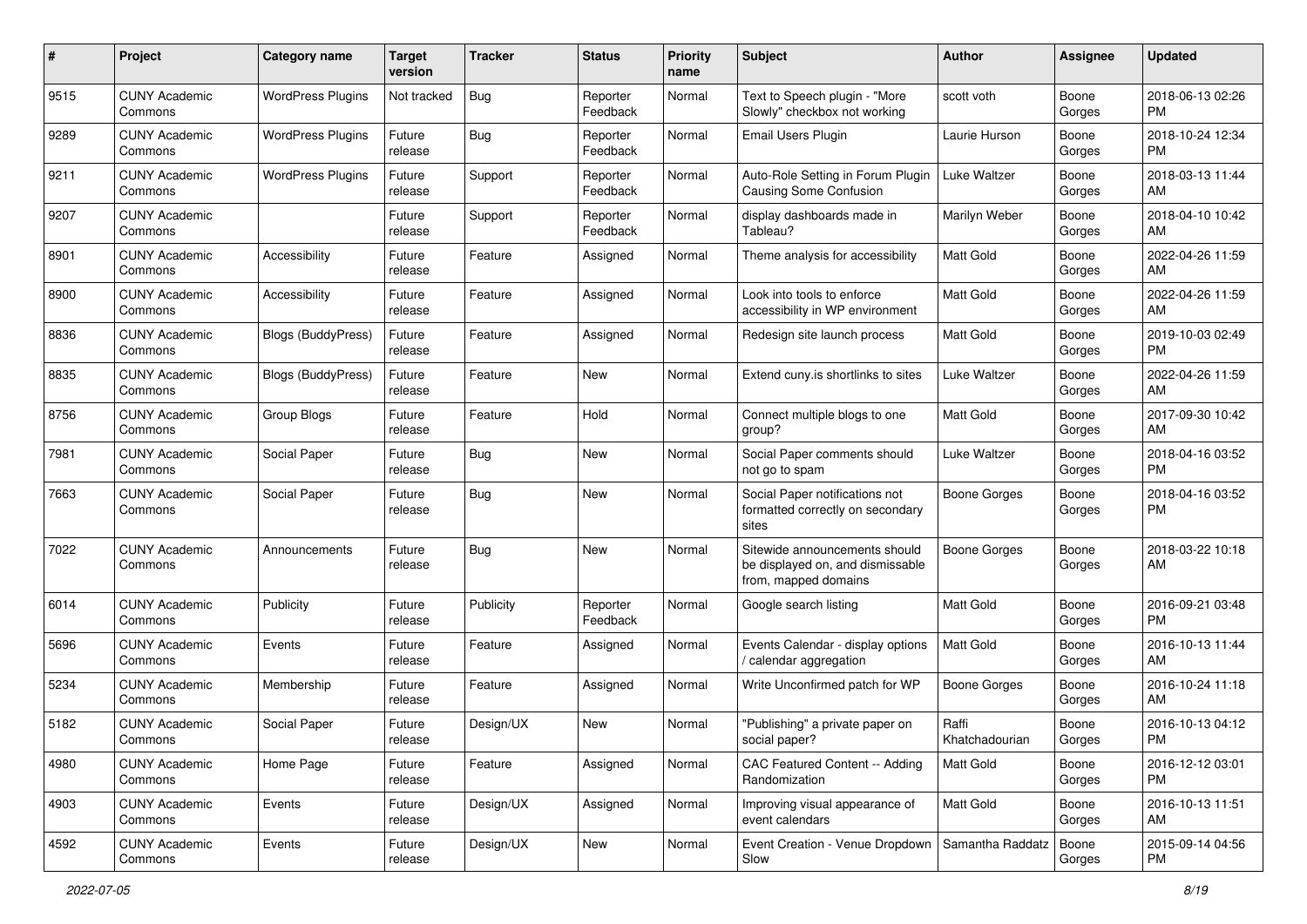| #    | Project                         | <b>Category name</b>    | <b>Target</b><br>version | <b>Tracker</b> | <b>Status</b>       | <b>Priority</b><br>name | Subject                                                                           | Author              | <b>Assignee</b> | <b>Updated</b>                |
|------|---------------------------------|-------------------------|--------------------------|----------------|---------------------|-------------------------|-----------------------------------------------------------------------------------|---------------------|-----------------|-------------------------------|
| 4481 | <b>CUNY Academic</b><br>Commons | Events                  | Future<br>release        | Feature        | <b>New</b>          | Normal                  | Group admins/mods should have<br>the ability to unlink an event from<br>the group | <b>Boone Gorges</b> | Boone<br>Gorges | 2017-04-24 03:53<br><b>PM</b> |
| 4238 | <b>CUNY Academic</b><br>Commons | Events                  | Future<br>release        | Feature        | Assigned            | Normal                  | Copy Events to Other Groups?                                                      | <b>Matt Gold</b>    | Boone<br>Gorges | 2015-07-02 10:08<br>AM        |
| 4053 | <b>CUNY Academic</b><br>Commons | Events                  | Future<br>release        | Feature        | Assigned            | Normal                  | Create new tab for past events                                                    | Matt Gold           | Boone<br>Gorges | 2015-05-12 02:10<br><b>PM</b> |
| 3768 | <b>CUNY Academic</b><br>Commons | <b>Public Portfolio</b> | Future<br>release        | Feature        | Assigned            | Normal                  | Institutions/Past positions on<br>public portfolios                               | Matt Gold           | Boone<br>Gorges | 2018-04-23 10:44<br>AM        |
| 3759 | <b>CUNY Academic</b><br>Commons | WordPress (misc)        | Future<br>release        | Feature        | Assigned            | Normal                  | Review Interface for Adding Users<br>to Blogs                                     | Matt Gold           | Boone<br>Gorges | 2015-03-24 05:52<br><b>PM</b> |
| 3580 | <b>CUNY Academic</b><br>Commons | Group Blogs             | Future<br>release        | Feature        | <b>New</b>          | Normal                  | Multiple blogs per group                                                          | <b>Boone Gorges</b> | Boone<br>Gorges | 2018-02-20 02:02<br><b>PM</b> |
| 3475 | <b>CUNY Academic</b><br>Commons | Events                  | Future<br>release        | Feature        | Assigned            | Normal                  | Request to add plugin to<br>streamline room<br>booking/appointment booking        | Naomi Barrettara    | Boone<br>Gorges | 2014-12-01 05:14<br><b>PM</b> |
| 3419 | <b>CUNY Academic</b><br>Commons | Group Invitations       | 1.6.14                   | Bug            | Testing<br>Required | Normal                  | Neatening the display of<br>messages on group requests                            | Matt Gold           | Boone<br>Gorges | 2014-09-01 09:29<br><b>PM</b> |
| 3308 | <b>CUNY Academic</b><br>Commons | Group Invitations       | Future<br>release        | Feature        | Assigned            | Normal                  | Allow members to rescind group<br>invitations                                     | <b>Matt Gold</b>    | Boone<br>Gorges | 2015-04-01 08:53<br><b>PM</b> |
| 3220 | <b>CUNY Academic</b><br>Commons | <b>Public Portfolio</b> | Future<br>release        | Feature        | Assigned            | Normal                  | Add indent/outdent option to<br>Formatting Buttons on Profile<br>Page             | <b>Matt Gold</b>    | Boone<br>Gorges | 2014-05-21 10:39<br>PM        |
| 3193 | <b>CUNY Academic</b><br>Commons | Group Forums            | Future<br>release        | Feature        | Assigned            | Normal                  | bbPress 2.x dynamic roles and<br>RBE                                              | <b>Boone Gorges</b> | Boone<br>Gorges | 2014-09-30 01:30<br><b>PM</b> |
| 3042 | <b>CUNY Academic</b><br>Commons | Public Portfolio        | Future<br>release        | Feature        | Assigned            | Normal                  | Browsing member interests                                                         | <b>Matt Gold</b>    | Boone<br>Gorges | 2015-03-21 09:04<br><b>PM</b> |
| 3002 | <b>CUNY Academic</b><br>Commons | Search                  | Future<br>release        | Feature        | Assigned            | Normal                  | Overhaul CAC search by using<br>external search appliance                         | <b>Boone Gorges</b> | Boone<br>Gorges | 2020-07-15 03:05<br><b>PM</b> |
| 2753 | <b>CUNY Academic</b><br>Commons | Public Portfolio        | Future<br>release        | Feature        | <b>New</b>          | Normal                  | Create actual actual tagification in<br>academic interests and other<br>fields    | Micki Kaufman       | Boone<br>Gorges | 2015-01-05 08:52<br><b>PM</b> |
| 2523 | <b>CUNY Academic</b><br>Commons | <b>BuddyPress Docs</b>  | Future<br>release        | Feature        | Assigned            | Normal                  | Allow Users to Upload Images to<br><b>BP</b> Docs                                 | <b>Matt Gold</b>    | Boone<br>Gorges | 2015-11-09 06:14<br><b>PM</b> |
| 1888 | <b>CUNY Academic</b><br>Commons | Home Page               | Future<br>release        | Feature        | Assigned            | Normal                  | Refactor BP MPO Activity Filter to<br>support proper pagination                   | Sarah Morgano       | Boone<br>Gorges | 2014-05-01 07:11<br>PM.       |
| 1744 | <b>CUNY Academic</b><br>Commons | <b>BuddyPress Docs</b>  | Future<br>release        | Feature        | Assigned            | Normal                  | Spreadsheet-style Docs                                                            | <b>Boone Gorges</b> | Boone<br>Gorges | 2015-11-09 06:13<br><b>PM</b> |
| 1508 | <b>CUNY Academic</b><br>Commons | WordPress (misc)        | Future<br>release        | Feature        | Assigned            | Normal                  | Share login cookies across<br>mapped domains                                      | Boone Gorges        | Boone<br>Gorges | 2012-07-02 12:12<br><b>PM</b> |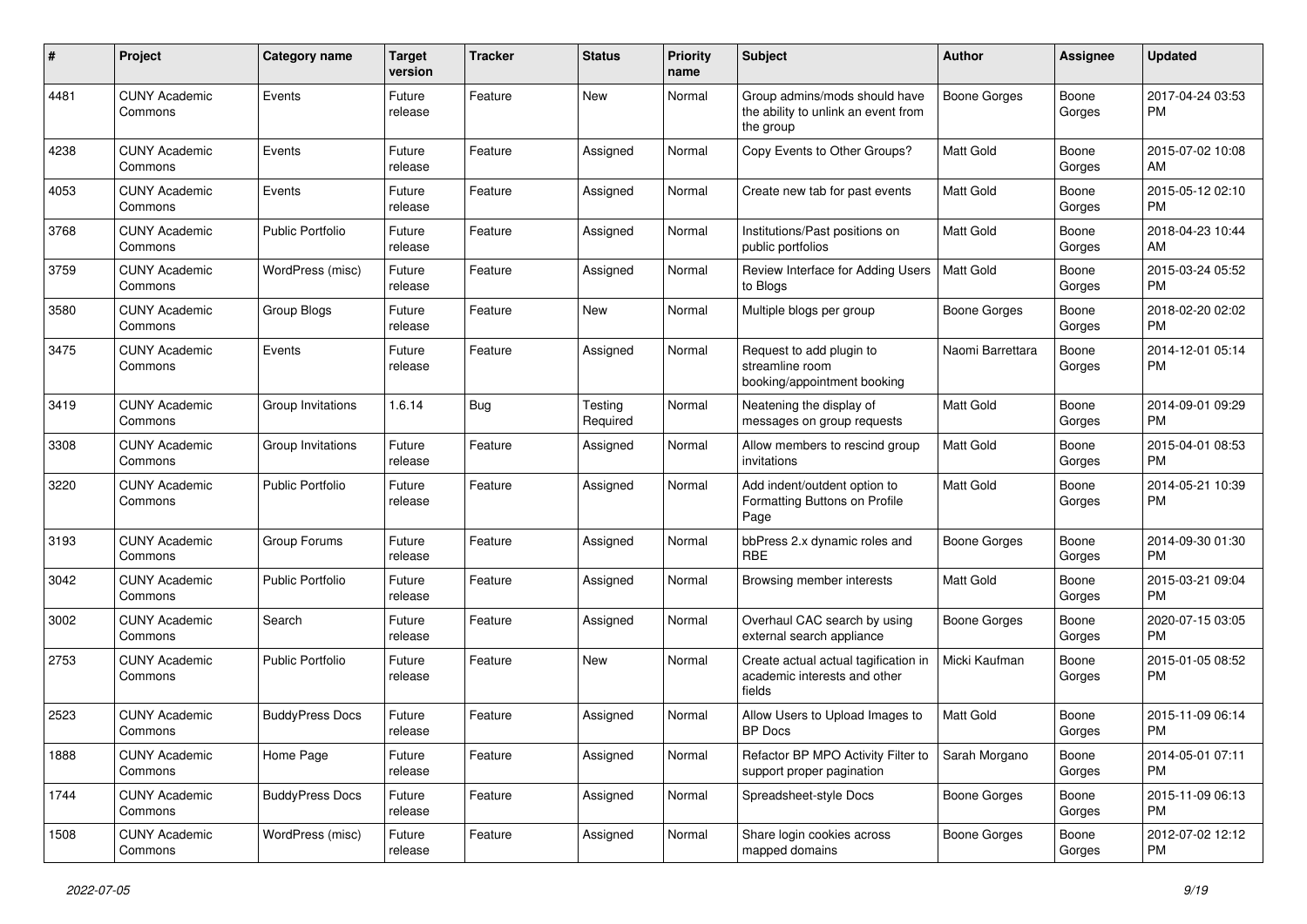| #     | Project                         | <b>Category name</b>           | <b>Target</b><br>version | <b>Tracker</b> | <b>Status</b>        | <b>Priority</b><br>name | <b>Subject</b>                                                              | Author              | <b>Assignee</b>    | <b>Updated</b>                |
|-------|---------------------------------|--------------------------------|--------------------------|----------------|----------------------|-------------------------|-----------------------------------------------------------------------------|---------------------|--------------------|-------------------------------|
| 1460  | <b>CUNY Academic</b><br>Commons | Analytics                      | Future<br>release        | Feature        | Assigned             | Normal                  | Update System Report                                                        | <b>Brian Foote</b>  | Boone<br>Gorges    | 2015-11-09 06:13<br>PM.       |
| 1422  | <b>CUNY Academic</b><br>Commons | <b>BuddyPress Docs</b>         | Future<br>release        | Feature        | Assigned             | Normal                  | Make "created Doc" activity icons<br>non-mini                               | <b>Boone Gorges</b> | Boone<br>Gorges    | 2015-11-09 05:48<br><b>PM</b> |
| 658   | <b>CUNY Academic</b><br>Commons | <b>WordPress Plugins</b>       | Future<br>release        | Feature        | Assigned             | Normal                  | Rebulid Sitewide Tag Suggestion                                             | Matt Gold           | Boone<br>Gorges    | 2015-01-05 08:47<br><b>PM</b> |
| 635   | <b>CUNY Academic</b><br>Commons | BuddyPress (misc)              | Future<br>release        | Feature        | Assigned             | Normal                  | Big Blue Button -<br>Videoconferencing in Groups and<br><b>Blogs</b>        | <b>Matt Gold</b>    | Boone<br>Gorges    | 2011-03-14 03:24<br><b>PM</b> |
| 618   | <b>CUNY Academic</b><br>Commons | <b>BuddyPress Docs</b>         | Future<br>release        | Feature        | Assigned             | Normal                  | <b>BuddyPress Docs: export formats</b>                                      | <b>Boone Gorges</b> | Boone<br>Gorges    | 2015-11-09 05:38<br><b>PM</b> |
| 599   | <b>CUNY Academic</b><br>Commons | BuddyPress (misc)              | Future<br>release        | Feature        | Assigned             | Normal                  | Consider adding rating plugins for<br><b>BuddyPress/BBPress</b>             | Matt Gold           | Boone<br>Gorges    | 2011-08-22 06:50<br><b>PM</b> |
| 585   | <b>CUNY Academic</b><br>Commons | Group Forums                   | Future<br>release        | Feature        | Assigned             | Normal                  | Merge Forum Topics                                                          | Sarah Morgano       | Boone<br>Gorges    | 2011-07-06 04:11<br><b>PM</b> |
| 554   | <b>CUNY Academic</b><br>Commons | BuddyPress (misc)              | Future<br>release        | Feature        | Assigned             | Normal                  | Add Trackback notifications to<br>site-wide activity feed                   | Matt Gold           | Boone<br>Gorges    | 2015-11-09 06:19<br><b>PM</b> |
| 500   | <b>CUNY Academic</b><br>Commons | BuddyPress (misc)              | Future<br>release        | Feature        | Assigned             | Normal                  | <b>Export Group Data</b>                                                    | <b>Matt Gold</b>    | Boone<br>Gorges    | 2010-12-19 12:09<br>PM.       |
| 435   | <b>CUNY Academic</b><br>Commons | BuddyPress (misc)              | Future<br>release        | Feature        | Assigned             | Normal                  | Include Avatar Images in Forum<br><b>Post Notification Emails</b>           | <b>Matt Gold</b>    | Boone<br>Gorges    | 2010-12-08 12:40<br><b>PM</b> |
| 377   | <b>CUNY Academic</b><br>Commons | BuddyPress (misc)              | Future<br>release        | Feature        | Assigned             | Normal                  | Like buttons                                                                | Matt Gold           | Boone<br>Gorges    | 2010-11-16 05:13<br><b>PM</b> |
| 287   | <b>CUNY Academic</b><br>Commons | WordPress (misc)               | Future<br>release        | Feature        | Assigned             | Normal                  | Create troubleshooting tool for<br>account sign-up                          | <b>Matt Gold</b>    | Boone<br>Gorges    | 2015-11-09 06:17<br><b>PM</b> |
| 10678 | <b>CUNY Academic</b><br>Commons |                                | Not tracked              | Bug            | Reporter<br>Feedback | High                    | Newsletter Plugin Not Sending<br><b>Out Newsletters</b>                     | Mark Webb           | Boone<br>Gorges    | 2019-09-16 09:38<br><b>PM</b> |
| 3230  | <b>CUNY Academic</b><br>Commons | Internal Tools and<br>Workflow | Not tracked              | Feature        | Assigned             | High                    | Scripts for quicker<br>provisioning/updating of<br>development environments | Boone Gorges        | Boone<br>Gorges    | 2016-01-26 04:54<br><b>PM</b> |
| 3354  | <b>CUNY Academic</b><br>Commons | <b>Group Files</b>             | Future<br>release        | Feature        | Assigned             | Low                     | Allow Group Download of Multiple<br><b>Selected Files</b>                   | Matt Gold           | Chris Stein        | 2014-08-01 08:50<br>AM        |
| 10354 | <b>CUNY Academic</b><br>Commons | Public Portfolio               | Future<br>release        | Feature        | New                  | Normal                  | Opt out of Having a Profile Page                                            | scott voth          | Chris Stein        | 2020-05-12 10:43<br>AM        |
| 9028  | <b>CUNY Academic</b><br>Commons | Onboarding                     | Future<br>release        | Feature        | Assigned             | Normal                  | suggest groups to new members<br>during the registration process            | Matt Gold           | <b>Chris Stein</b> | 2018-10-24 12:34<br><b>PM</b> |
| 5827  | <b>CUNY Academic</b><br>Commons | Public Portfolio               | Future<br>release        | <b>Bug</b>     | Assigned             | Normal                  | Academic Interests square bracket   scott voth<br>links not working         |                     | Chris Stein        | 2016-08-11 11:59<br><b>PM</b> |
| 3770  | <b>CUNY Academic</b><br>Commons | Public Portfolio               | Future<br>release        | Feature        | Assigned             | Normal                  | Improve Layout/Formatting of<br>Positions Area on Public Portfolios         | Matt Gold           | Chris Stein        | 2015-04-01 09:17<br>PM        |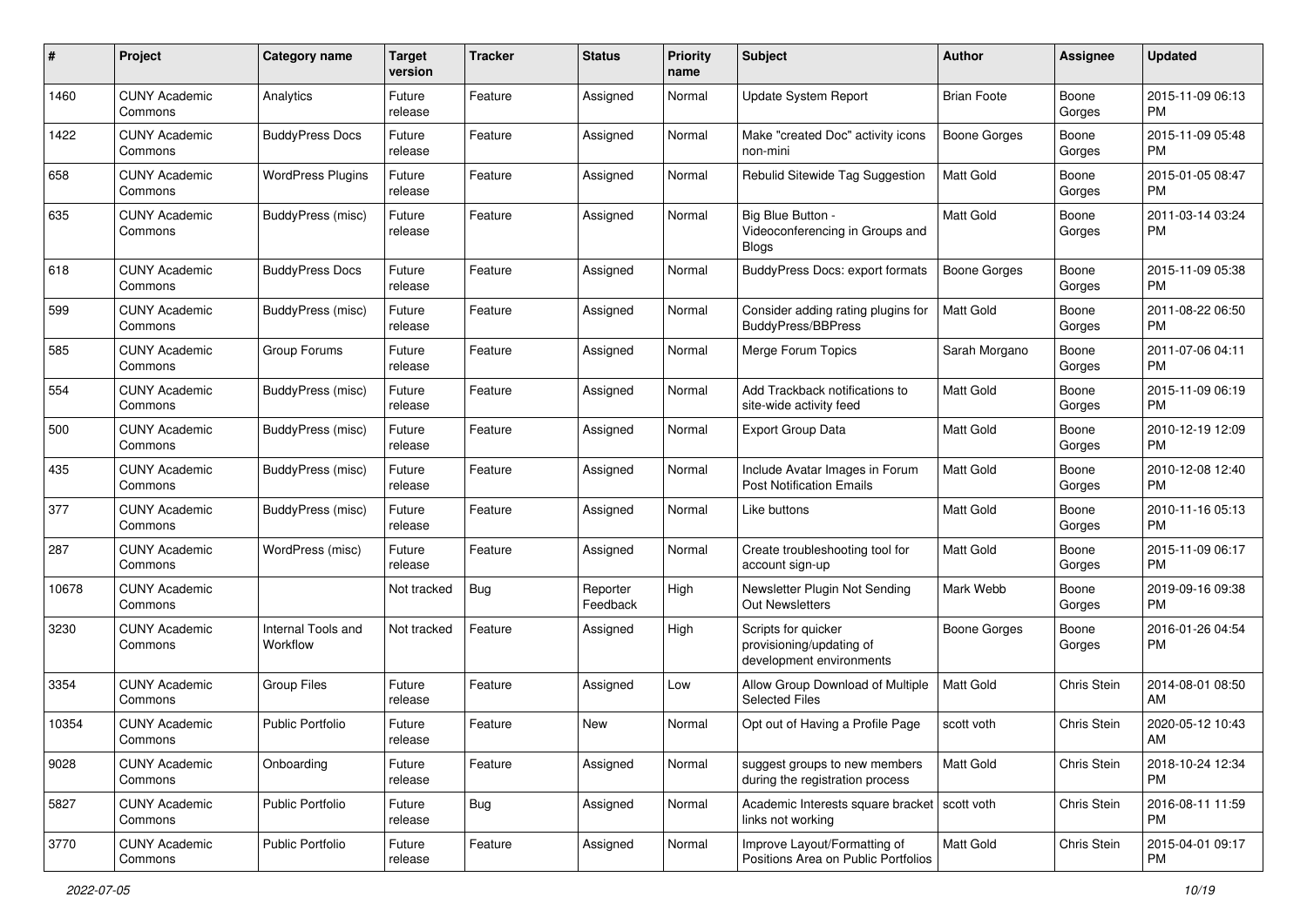| $\pmb{\#}$ | <b>Project</b>                                                          | <b>Category name</b>           | <b>Target</b><br>version | <b>Tracker</b> | <b>Status</b>        | Priority<br>name | <b>Subject</b>                                             | <b>Author</b>    | Assignee            | <b>Updated</b>                |
|------------|-------------------------------------------------------------------------|--------------------------------|--------------------------|----------------|----------------------|------------------|------------------------------------------------------------|------------------|---------------------|-------------------------------|
| 3330       | <b>CUNY Academic</b><br>Commons                                         | My Commons                     | Future<br>release        | Feature        | Assigned             | Normal           | 'Commons Information" tool                                 | Boone Gorges     | Chris Stein         | 2014-09-22 08:46<br><b>PM</b> |
| 3059       | <b>CUNY Academic</b><br>Commons                                         | Group Forums                   | Future<br>release        | Design/UX      | New                  | Normal           | Forum Post Permissable Content<br><b>Explanatory Text</b>  | Chris Stein      | Chris Stein         | 2015-04-02 11:27<br>AM        |
| 2881       | <b>CUNY Academic</b><br>Commons                                         | <b>Public Portfolio</b>        | Future<br>release        | Feature        | Assigned             | Normal           | Redesign the UX for Profiles                               | Chris Stein      | Chris Stein         | 2016-10-13 12:45<br><b>PM</b> |
| 2832       | <b>CUNY Academic</b><br>Commons                                         | <b>Public Portfolio</b>        | Future<br>release        | Feature        | Assigned             | Normal           | Improve interface for (not)<br>auto-linking profile fields | Boone Gorges     | Chris Stein         | 2015-01-05 08:52<br><b>PM</b> |
| 2754       | <b>CUNY Academic</b><br>Commons                                         | Design                         | Future<br>release        | Feature        | Assigned             | Normal           | Determine strategy for CAC logo<br>handling in top header  | Micki Kaufman    | Chris Stein         | 2015-01-05 08:53<br><b>PM</b> |
| 1544       | <b>CUNY Academic</b><br>Commons                                         | Groups (misc)                  | Future<br>release        | Feature        | Reporter<br>Feedback | Normal           | Group Filtering and Sorting                                | Matt Gold        | Chris Stein         | 2019-03-01 02:25<br><b>PM</b> |
| 860        | <b>CUNY Academic</b><br>Commons                                         | Design                         | Future<br>release        | Design/UX      | Assigned             | Normal           | <b>Standardize Button Treatment</b><br>Across the Commons  | Chris Stein      | <b>Chris Stein</b>  | 2014-05-01 09:45<br>AM        |
| 365        | <b>CUNY Academic</b><br>Commons                                         | WordPress (misc)               | Future<br>release        | Feature        | Assigned             | Normal           | <b>Create Mouseover Tooltips</b><br>throughout Site        | Matt Gold        | Chris Stein         | 2015-11-09 06:18<br><b>PM</b> |
| 8078       | <b>CUNY Academic</b><br>Commons                                         | <b>WordPress Plugins</b>       | Future<br>release        | System Upgrade | Assigned             | Normal           | <b>CommentPress Updates</b>                                | Margaret Galvan  | Christian<br>Wach   | 2017-05-08 03:49<br><b>PM</b> |
| 13199      | <b>CUNY Academic</b><br>Commons                                         | Group Forums                   | Future<br>release        | Feature        | <b>New</b>           | Normal           | <b>Favoring Groups over bbPress</b><br>plugin              | Colin McDonald   | Colin<br>McDonald   | 2021-11-19 12:28<br><b>PM</b> |
| 5268       | <b>CUNY Academic</b><br>Commons                                         | Group Forums                   | Future<br>release        | Bug            | Assigned             | Normal           | Long-time to post to multiple<br>groups                    | Luke Waltzer     | Daniel Jones        | 2016-09-07 06:31<br><b>PM</b> |
| 4438       | <b>CUNY Academic</b><br>Commons                                         | Events                         | Future<br>release        | Bug            | Assigned             | Normal           | Events Calendar - Export<br><b>Recurring Events</b>        | scott voth       | Daniel Jones        | 2016-05-23 04:25<br><b>PM</b> |
| 1983       | <b>CUNY Academic</b><br>Commons                                         | Home Page                      | Future<br>release        | Feature        | Assigned             | Low              | Media Library integration with<br>Featured Content plugin  | Boone Gorges     | Dominic<br>Giglio   | 2014-03-17 10:34<br>AM        |
| 940        | <b>CUNY Academic</b><br>Commons                                         | Redmine                        | Future<br>release        | Feature        | Assigned             | Low              | Communication with users after<br>releases                 | Matt Gold        | Dominic<br>Giglio   | 2012-09-09 04:36<br><b>PM</b> |
| 2167       | <b>CUNY Academic</b><br>Commons                                         | WordPress (misc)               | Future<br>release        | Bug            | Assigned             | Normal           | CAC-Livestream Plugin Issues                               | Michael Smith    | Dominic<br>Giglio   | 2015-01-02 03:06<br><b>PM</b> |
| 412        | <b>CUNY Academic</b><br>Commons                                         | <b>WordPress Themes</b>        | Future<br>release        | Feature        | Assigned             | Normal           | <b>Featured Themes</b>                                     | <b>Matt Gold</b> | Dominic<br>Giglio   | 2015-01-05 08:44<br><b>PM</b> |
| 12062      | AD/O365 Transition<br>from NonMatric to<br><b>Matriculated Students</b> |                                |                          | Feature        | In Progress          | Normal           | create solution and console<br>project                     | Emilio Rodriguez | Emilio<br>Rodriguez | 2019-11-12 03:56<br><b>PM</b> |
| 9835       | <b>CUNY Academic</b><br>Commons                                         | Group Forums                   | Future<br>release        | Bug            | Assigned             | Normal           | add a "like" function?                                     | Marilyn Weber    | Erik Trainer        | 2018-06-05 01:49<br><b>PM</b> |
| 15194      | CUNY Academic<br>Commons                                                | Internal Tools and<br>Workflow | 2.1.0                    | Feature        | <b>New</b>           | Normal           | PHPCS sniff for un-restored<br>switch_to_blog() calls      | Boone Gorges     | Jeremy Felt         | 2022-05-26 10:45<br>AM        |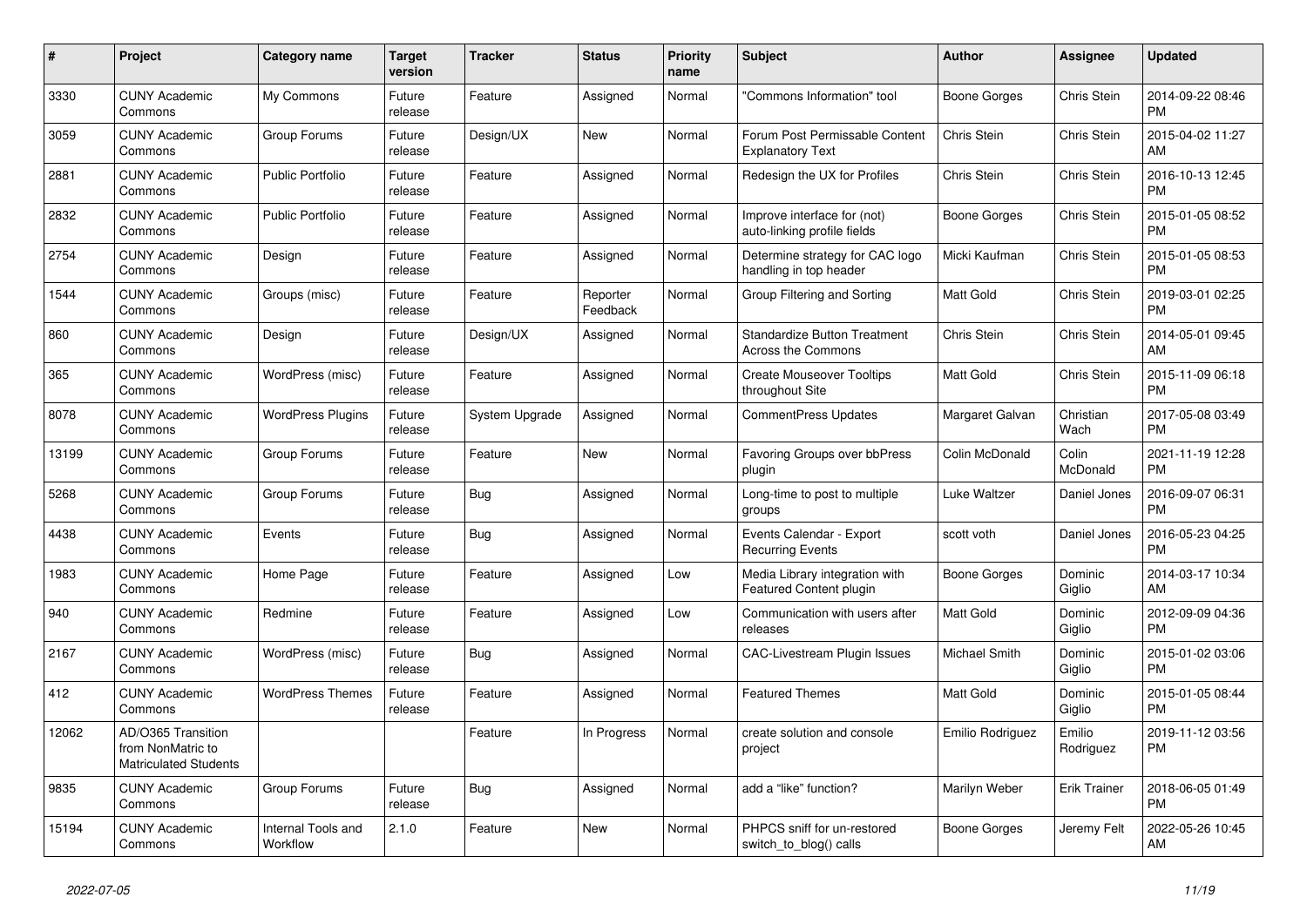| #     | Project                         | <b>Category name</b>           | <b>Target</b><br>version | <b>Tracker</b> | <b>Status</b>        | <b>Priority</b><br>name | <b>Subject</b>                                                                        | Author                  | <b>Assignee</b>     | <b>Updated</b>                |
|-------|---------------------------------|--------------------------------|--------------------------|----------------|----------------------|-------------------------|---------------------------------------------------------------------------------------|-------------------------|---------------------|-------------------------------|
| 13891 | <b>CUNY Academic</b><br>Commons | Internal Tools and<br>Workflow | 2.1.0                    | Feature        | New                  | Normal                  | Migrate automated linting to<br>GitHub Actions                                        | Boone Gorges            | Jeremy Felt         | 2022-06-29 11:13<br>AM        |
| 13331 | <b>CUNY Academic</b><br>Commons | Site cloning                   | Future<br>release        | Bug            | New                  | Normal                  | Combine Site Template and Clone<br>operations                                         | Boone Gorges            | Jeremy Felt         | 2021-11-19 12:39<br><b>PM</b> |
| 14475 | <b>CUNY Academic</b><br>Commons |                                | Not tracked              | Publicity      | New                  | Normal                  | OER Showcase Page                                                                     | Laurie Hurson           | Laurie Hurson       | 2021-09-14 10:46<br>AM        |
| 12446 | <b>CUNY Academic</b><br>Commons | Groups (misc)                  | Future<br>release        | Feature        | Reporter<br>Feedback | Normal                  | Toggle default site to group forum<br>posting                                         | Laurie Hurson           | Laurie Hurson       | 2020-03-10 11:57<br>AM        |
| 11879 | <b>CUNY Academic</b><br>Commons |                                | Not tracked              | Bug            | New                  | Normal                  | Hypothesis comments appearing<br>on multiple, different pdfs across<br>blogs          | Laurie Hurson           | Laurie Hurson       | 2019-09-19 02:39<br>PM        |
| 11517 | <b>CUNY Academic</b><br>Commons |                                | Not tracked              | Feature        | Assigned             | Normal                  | wp-accessibility plugin should not<br>strip 'target="_blank" by default               | Boone Gorges            | Laurie Hurson       | 2019-09-24 09:57<br>AM        |
| 8666  | <b>CUNY Academic</b><br>Commons | Teaching                       | Not tracked              | Documentation  | Assigned             | Normal                  | Create Teaching on the Commons<br>Resource Page                                       | <b>Matt Gold</b>        | Laurie Hurson       | 2019-09-23 03:16<br><b>PM</b> |
| 6078  | <b>CUNY Academic</b><br>Commons | Blogs (BuddyPress)             | Future<br>release        | Feature        | New                  | Normal                  | <b>Explore Adding Network Blog</b><br>Metadata Plugin                                 | Luke Waltzer            | Luke Waltzer        | 2016-10-11 10:29<br><b>PM</b> |
| 5955  | <b>CUNY Academic</b><br>Commons | Outreach                       | Future<br>release        | Feature        | Assigned             | Normal                  | Create auto-newsletter for<br>commons members                                         | <b>Matt Gold</b>        | <b>Luke Waltzer</b> | 2016-08-30 10:34<br>AM        |
| 2666  | <b>CUNY Academic</b><br>Commons | About page                     | Not tracked              | Documentation  | Assigned             | Normal                  | <b>Update About Text</b>                                                              | Chris Stein             | <b>Luke Waltzer</b> | 2016-03-04 11:19<br>AM        |
| 12392 | <b>CUNY Academic</b><br>Commons | Help/Codex                     | Not tracked              | Documentation  | New                  | Normal                  | <b>Updates to Common Commons</b><br>Questions on Help Page                            | scott voth              | Margaret<br>Galvan  | 2020-02-11 10:53<br>AM        |
| 8211  | <b>CUNY Academic</b><br>Commons | <b>WordPress Themes</b>        | Future<br>release        | Feature        | New                  | Normal                  | Theme Suggestions: Material<br>Design-Inspired Themes                                 | Margaret Galvan         | Margaret<br>Galvan  | 2017-08-07 02:48<br><b>PM</b> |
| 7828  | <b>CUNY Academic</b><br>Commons |                                | Not tracked              | Feature        | Assigned             | Normal                  | Theme Assessment 2017                                                                 | Margaret Galvan         | Margaret<br>Galvan  | 2017-05-02 10:41<br><b>PM</b> |
| 6298  | <b>CUNY Academic</b><br>Commons | <b>User Experience</b>         | Not tracked              | Design/UX      | Assigned             | Normal                  | Examine data from survey                                                              | <b>Matt Gold</b>        | Margaret<br>Galvan  | 2016-10-14 12:16<br><b>PM</b> |
| 12382 | <b>CUNY Academic</b><br>Commons | Membership                     | Not tracked              | Support        | New                  | Normal                  | Email request change                                                                  | Marilyn Weber           | Marilyn<br>Weber    | 2020-02-06 12:56<br><b>PM</b> |
| 9420  | <b>CUNY Academic</b><br>Commons | cuny.is                        | Not tracked              | Feature        | New                  | Normal                  | Request for http://cuny.is/streams                                                    | Raffi<br>Khatchadourian | Marilyn<br>Weber    | 2018-04-02 10:08<br>AM        |
| 8837  | <b>CUNY Academic</b><br>Commons |                                | Not tracked              | Feature        | Assigned             | Normal                  | Create a form to request info from<br>people requesting premium<br>themes and plugins | Matt Gold               | Marilyn<br>Weber    | 2017-11-14 03:35<br>PM        |
| 3509  | <b>CUNY Academic</b><br>Commons | Publicity                      | 1.7                      | Publicity      | New                  | Normal                  | Create 1.7 digital signage imagery                                                    | Micki Kaufman           | Marilyn<br>Weber    | 2014-10-01 12:40<br><b>PM</b> |
| 8498  | <b>CUNY Academic</b><br>Commons | <b>WordPress Plugins</b>       | Future<br>release        | Feature        | New                  | Low                     | <b>Gravity Forms Email Users</b>                                                      | Raffi<br>Khatchadourian | Matt Gold           | 2017-10-13 12:58<br><b>PM</b> |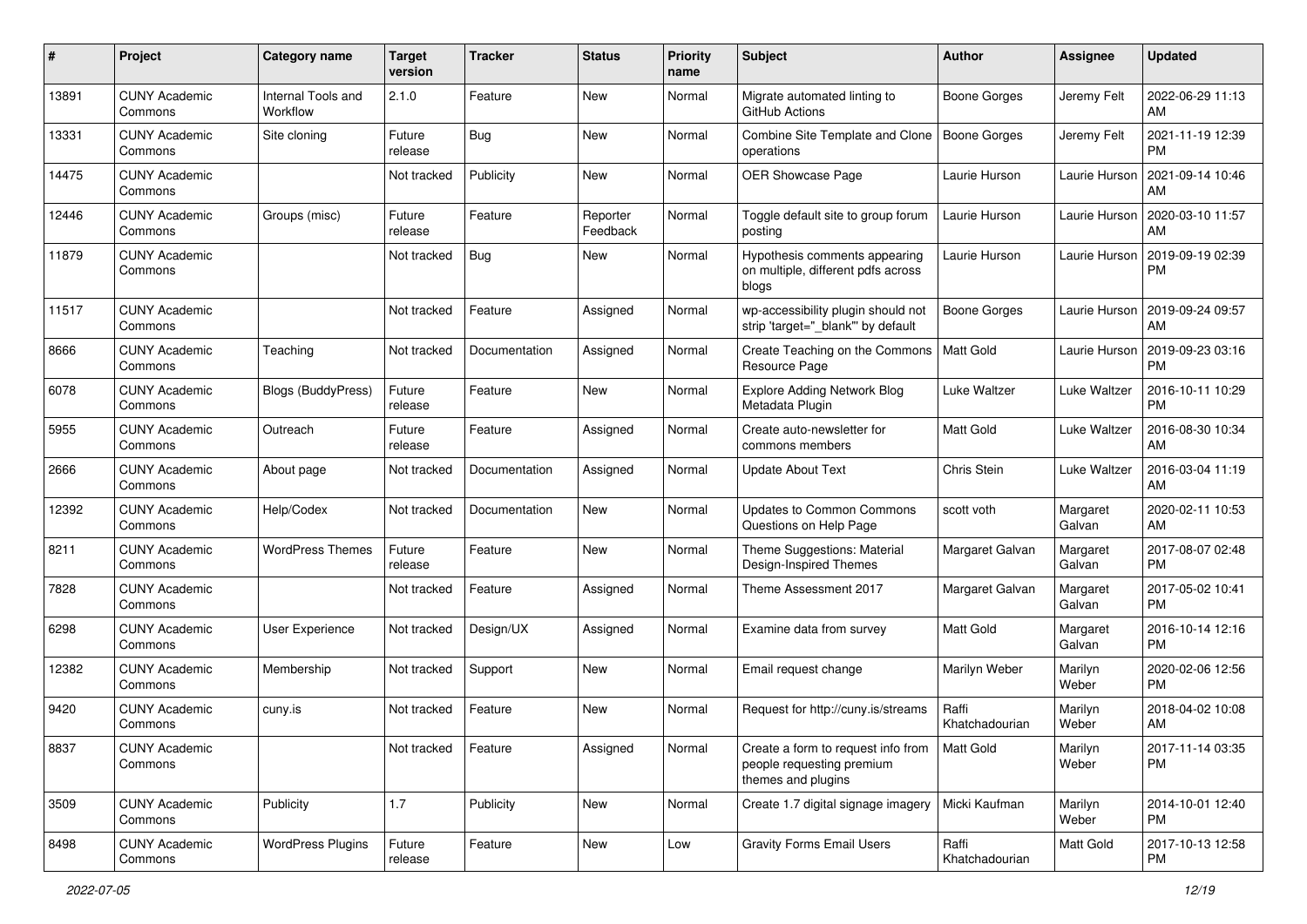| #     | <b>Project</b>                  | <b>Category name</b>     | <b>Target</b><br>version | <b>Tracker</b> | <b>Status</b>        | <b>Priority</b><br>name | <b>Subject</b>                                                                       | <b>Author</b>    | Assignee           | <b>Updated</b>                |
|-------|---------------------------------|--------------------------|--------------------------|----------------|----------------------|-------------------------|--------------------------------------------------------------------------------------|------------------|--------------------|-------------------------------|
| 12484 | <b>CUNY Academic</b><br>Commons |                          | Not tracked              | Support        | Reporter<br>Feedback | Normal                  | Sign up Code for COIL Course<br>starting in March                                    | Laurie Hurson    | Matt Gold          | 2020-03-02 02:26<br><b>PM</b> |
| 11545 | <b>CUNY Academic</b><br>Commons | <b>WordPress Plugins</b> | Not tracked              | Support        | New                  | Normal                  | <b>Twitter searches in WordPress</b>                                                 | Gina Cherry      | Matt Gold          | 2019-09-23 01:03<br><b>PM</b> |
| 11493 | <b>CUNY Academic</b><br>Commons | Domain Mapping           | Not tracked              | Support        | Reporter<br>Feedback | Normal                  | Domain Mapping Request - Talia<br>Schaffer                                           | scott voth       | Matt Gold          | 2019-08-06 08:39<br>AM        |
| 10839 | <b>CUNY Academic</b><br>Commons | About page               | Not tracked              | Support        | New                  | Normal                  | <b>Mission Statement Needs</b><br>Revision                                           | scott voth       | Matt Gold          | 2018-12-26 10:58<br>AM        |
| 9015  | <b>CUNY Academic</b><br>Commons | Groups (misc)            | Not tracked              | Outreach       | Assigned             | Normal                  | Email group admins the email<br>addresses of their groups                            | Matt Gold        | Matt Gold          | 2018-01-02 09:54<br>AM        |
| 8898  | <b>CUNY Academic</b><br>Commons | Social Paper             | Not tracked              | Feature        | Assigned             | Normal                  | Usage data on docs and social<br>paper                                               | Matt Gold        | Matt Gold          | 2017-11-16 11:32<br>AM        |
| 8607  | <b>CUNY Academic</b><br>Commons |                          | Not tracked              | Support        | New                  | Normal                  | Paypal?                                                                              | Marilyn Weber    | Matt Gold          | 2018-05-15 01:37<br><b>PM</b> |
| 4972  | <b>CUNY Academic</b><br>Commons | Analytics                | Not tracked              | Bug            | <b>New</b>           | Normal                  | <b>Newsletter Analytics</b>                                                          | Stephen Real     | Matt Gold          | 2015-12-09 12:54<br><b>PM</b> |
| 4225  | <b>CUNY Academic</b><br>Commons | DiRT Integration         | Future<br>release        | Design/UX      | New                  | Normal                  | Add information to DIRT page (in<br>Create a Group)                                  | Samantha Raddatz | Matt Gold          | 2015-06-26 03:14<br><b>PM</b> |
| 3691  | <b>CUNY Academic</b><br>Commons | <b>WordPress Plugins</b> | Future<br>release        | Bug            | <b>New</b>           | Normal                  | <b>WPMU Domain Mapping</b><br>Debugging on cdev                                      | Raymond Hoh      | Matt Gold          | 2014-12-12 09:04<br>AM        |
| 3657  | <b>CUNY Academic</b><br>Commons | WordPress (misc)         | Not tracked              | Feature        | <b>New</b>           | Normal                  | Create alert for GC email<br>addresses                                               | Matt Gold        | Matt Gold          | 2016-04-14 11:29<br><b>PM</b> |
| 2573  | <b>NYCDH Community</b><br>Site  |                          |                          | Feature        | Reporter<br>Feedback | Normal                  | Add dh nyc twitter list feed to site                                                 | Mark Newton      | Matt Gold          | 2013-05-16 11:42<br><b>PM</b> |
| 2175  | <b>CUNY Academic</b><br>Commons | WordPress (misc)         | Not tracked              | Support        | Assigned             | Normal                  | Subscibe 2 vs. Jetpack<br>subscription options                                       | local admin      | Matt Gold          | 2016-01-26 04:58<br><b>PM</b> |
| 370   | <b>CUNY Academic</b><br>Commons | Registration             | Future<br>release        | Feature        | Assigned             | High                    | Guest Accounts                                                                       | <b>Matt Gold</b> | Matt Gold          | 2015-04-09 09:33<br><b>PM</b> |
| 8902  | <b>CUNY Academic</b><br>Commons | Design                   | Not tracked              | Feature        | Assigned             | Normal                  | Report back on research on<br><b>BuddyPress themes</b>                               | <b>Matt Gold</b> | Michael Smith      | 2017-11-10 12:31<br><b>PM</b> |
| 3506  | <b>CUNY Academic</b><br>Commons | Publicity                | 1.7                      | Publicity      | New                  | Normal                  | Prepare 1.7 email messaging                                                          | Micki Kaufman    | Micki<br>Kaufman   | 2014-10-01 12:36<br><b>PM</b> |
| 6392  | <b>CUNY Academic</b><br>Commons | Group Forums             | Future<br>release        | Design/UX      | Assigned             | Low                     | Composition/Preview Panes in<br>Forum Posts                                          | Luke Waltzer     | Paige Dupont       | 2016-10-21 04:26<br><b>PM</b> |
| 7624  | <b>CUNY Academic</b><br>Commons | BuddyPress (misc)        | Future<br>release        | Design/UX      | <b>New</b>           | Normal                  | <b>BP</b> Notifications                                                              | Luke Waltzer     | Paige Dupont       | 2017-02-08 10:43<br><b>PM</b> |
| 11393 | <b>CUNY Academic</b><br>Commons |                          | Not tracked              | Publicity      | <b>New</b>           | Normal                  | After 1.15 release, ceate a hero<br>slide and post about adding a site<br>to a group | scott voth       | Patrick<br>Sweeney | 2019-05-14 10:32<br>AM        |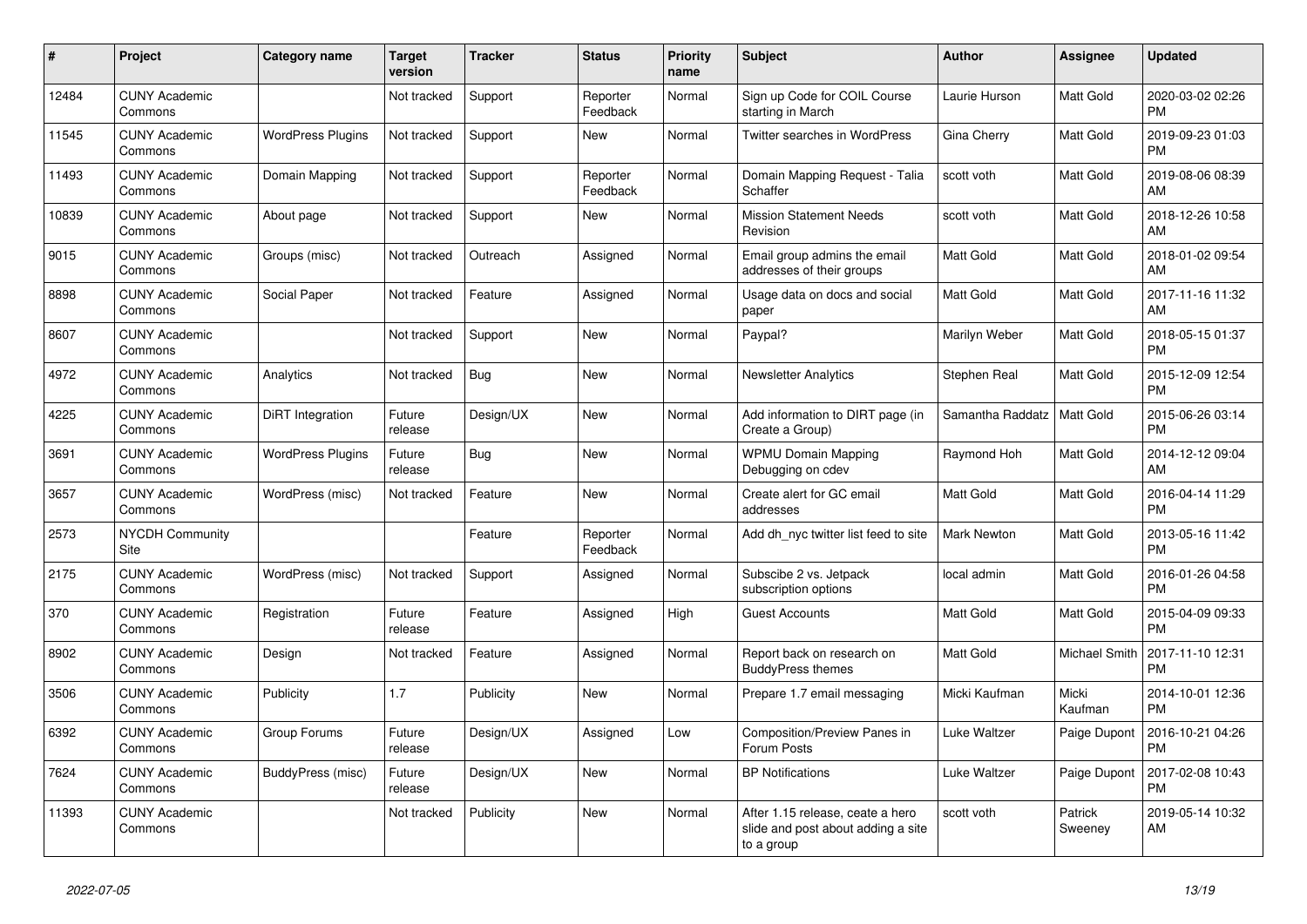| #     | Project                         | <b>Category name</b>       | <b>Target</b><br>version | <b>Tracker</b> | <b>Status</b>        | <b>Priority</b><br>name | <b>Subject</b>                                                                | Author                  | <b>Assignee</b> | <b>Updated</b>                |
|-------|---------------------------------|----------------------------|--------------------------|----------------|----------------------|-------------------------|-------------------------------------------------------------------------------|-------------------------|-----------------|-------------------------------|
| 11971 | <b>CUNY Academic</b><br>Commons | <b>Email Notifications</b> | Future<br>release        | <b>Bug</b>     | Reporter<br>Feedback | Low                     | Pictures obscured in emailed post<br>notifications                            | Marilyn Weber           | Raymond<br>Hoh  | 2019-11-21 01:14<br><b>PM</b> |
| 6749  | <b>CUNY Academic</b><br>Commons | Events                     | Future<br>release        | Bug            | New                  | Low                     | BPEO iCal request can trigger<br>very large number of DB queries              | <b>Boone Gorges</b>     | Raymond<br>Hoh  | 2016-11-15 10:09<br><b>PM</b> |
| 5016  | <b>CUNY Academic</b><br>Commons | Events                     | Future<br>release        | Feature        | Assigned             | Low                     | Allow comments to be posted on<br>events                                      | <b>Matt Gold</b>        | Raymond<br>Hoh  | 2019-03-01 02:23<br><b>PM</b> |
| 4535  | <b>CUNY Academic</b><br>Commons | My Commons                 | Future<br>release        | <b>Bug</b>     | New                  | Low                     | My Commons filter issue                                                       | scott voth              | Raymond<br>Hoh  | 2015-09-01 11:17<br>AM        |
| 1192  | <b>CUNY Academic</b><br>Commons | <b>Group Files</b>         | Future<br>release        | Feature        | Assigned             | Low                     | When posting group files, allow<br>users to add a category without<br>saving  | Matt Gold               | Raymond<br>Hoh  | 2015-11-09 05:53<br><b>PM</b> |
| 333   | <b>CUNY Academic</b><br>Commons | <b>Email Notifications</b> | Future<br>release        | Feature        | Assigned             | Low                     | Delay Forum Notification Email<br>Delivery Until After Editing Period<br>Ends | <b>Matt Gold</b>        | Raymond<br>Hoh  | 2015-11-09 06:01<br><b>PM</b> |
| 16319 | <b>CUNY Academic</b><br>Commons | <b>WordPress Plugins</b>   | 2.0.3                    | Bug            | New                  | Normal                  | <b>Request for Events Calendar Pro</b><br>5.14.2 update                       | Raymond Hoh             | Raymond<br>Hoh  | 2022-07-01 04:16<br><b>PM</b> |
| 16245 | <b>CUNY Academic</b><br>Commons | WordPress (misc)           |                          | Bug            | Reporter<br>Feedback | Normal                  | Save Button missing on<br>WordPress Profile page                              | scott voth              | Raymond<br>Hoh  | 2022-06-16 03:09<br><b>PM</b> |
| 16177 | <b>CUNY Academic</b><br>Commons | Reply By Email             |                          | <b>Bug</b>     | New                  | Normal                  | Switch to Inbound mode for RBE                                                | Raymond Hoh             | Raymond<br>Hoh  | 2022-05-30 04:32<br><b>PM</b> |
| 16110 | <b>CUNY Academic</b><br>Commons |                            |                          | Support        | Reporter<br>Feedback | Normal                  | remove Creative Commons<br>license from pages?                                | Marilyn Weber           | Raymond<br>Hoh  | 2022-05-17 06:11<br><b>PM</b> |
| 15516 | <b>CUNY Academic</b><br>Commons | <b>WordPress Plugins</b>   |                          | Bug            | Reporter<br>Feedback | Normal                  | Can't publish or save draft of post<br>on wordpress.com                       | Raffi<br>Khatchadourian | Raymond<br>Hoh  | 2022-03-02 05:52<br><b>PM</b> |
| 14994 | <b>CUNY Academic</b><br>Commons | cdev.gc.cuny.edu           | Not tracked              | Support        | In Progress          | Normal                  | Clear Cache on CDEV                                                           | scott voth              | Raymond<br>Hoh  | 2021-12-07 03:51<br><b>PM</b> |
| 14983 | <b>CUNY Academic</b><br>Commons | WordPress (misc)           | Not tracked              | Support        | Reporter<br>Feedback | Normal                  | "Read More" tag not working                                                   | Rebecca Krisel          | Raymond<br>Hoh  | 2021-11-23 01:17<br><b>PM</b> |
| 14496 | <b>CUNY Academic</b><br>Commons | Domain Mapping             | Future<br>release        | Bug            | New                  | Normal                  | Mapped domain SSO uses<br>third-party cookies                                 | Raymond Hoh             | Raymond<br>Hoh  | 2021-05-24 04:03<br><b>PM</b> |
| 13946 | <b>CUNY Academic</b><br>Commons | <b>WordPress Plugins</b>   | 2.1.0                    | Support        | Assigned             | Normal                  | Custom Embed handler For<br>OneDrive files                                    | scott voth              | Raymond<br>Hoh  | 2022-05-26 10:46<br>AM        |
| 13430 | <b>CUNY Academic</b><br>Commons | Reply By Email             | Not tracked              | Bug            | New                  | Normal                  | Delay in RBE                                                                  | Luke Waltzer            | Raymond<br>Hoh  | 2020-10-13 11:16<br>AM        |
| 13358 | <b>CUNY Academic</b><br>Commons | Group Forums               | Future<br>release        | Feature        | New                  | Normal                  | Improved UI for group forum<br>threading settings                             | <b>Boone Gorges</b>     | Raymond<br>Hoh  | 2021-11-19 12:27<br><b>PM</b> |
| 13328 | <b>CUNY Academic</b><br>Commons | Group Forums               | Not tracked              | Bug            | Reporter<br>Feedback | Normal                  | cross-posting in two related<br>groups                                        | Marilyn Weber           | Raymond<br>Hoh  | 2020-09-15 10:39<br><b>PM</b> |
| 13286 | <b>CUNY Academic</b><br>Commons |                            | Not tracked              | Support        | New                  | Normal                  | problem connecting with<br>WordPress app                                      | Marilyn Weber           | Raymond<br>Hoh  | 2020-09-08 11:16<br>AM        |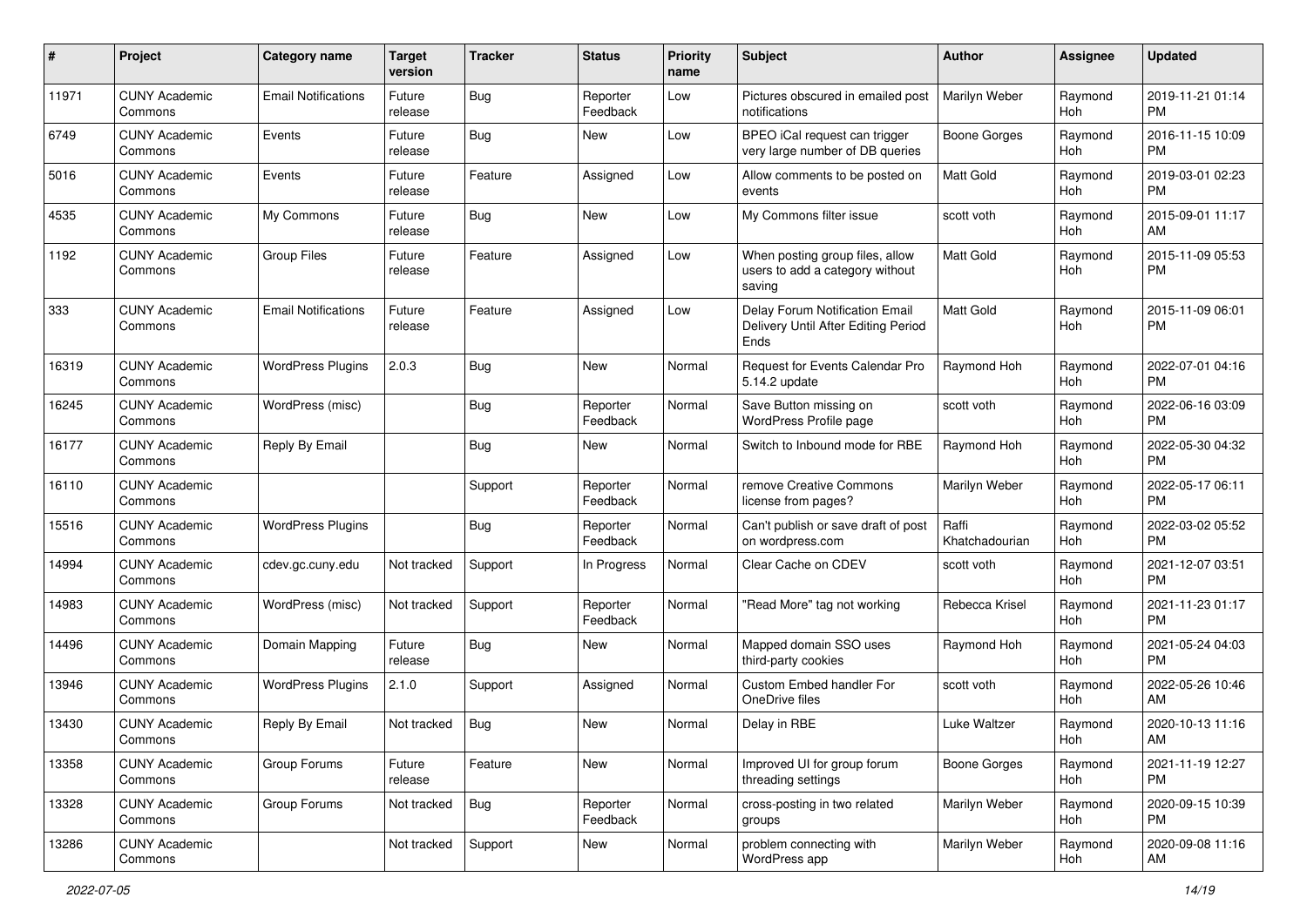| #     | Project                         | <b>Category name</b>     | <b>Target</b><br>version | <b>Tracker</b> | <b>Status</b>        | Priority<br>name | <b>Subject</b>                                                     | <b>Author</b>    | <b>Assignee</b>       | <b>Updated</b>                |
|-------|---------------------------------|--------------------------|--------------------------|----------------|----------------------|------------------|--------------------------------------------------------------------|------------------|-----------------------|-------------------------------|
| 12741 | <b>CUNY Academic</b><br>Commons | <b>WordPress Plugins</b> | Not tracked              | Support        | Reporter<br>Feedback | Normal           | Tableau Public Viz Block                                           | Marilyn Weber    | Raymond<br>Hoh        | 2020-05-12 11:00<br>AM        |
| 12004 | <b>CUNY Academic</b><br>Commons |                          | Not tracked              | Support        | Reporter<br>Feedback | Normal           | Notifications for spam blog<br>comments                            | Gina Cherry      | Raymond<br>Hoh        | 2019-11-01 12:05<br><b>PM</b> |
| 11649 | <b>CUNY Academic</b><br>Commons | <b>WordPress Plugins</b> | 2.0.3                    | Bug            | In Progress          | Normal           | CC license displayed on every<br>page                              | Gina Cherry      | Raymond<br>Hoh        | 2022-06-29 11:32<br>AM        |
| 11624 | <b>CUNY Academic</b><br>Commons | WordPress (misc)         | Not tracked              | Support        | New                  | Normal           | Change pages into posts or swap<br>database for a Commons site?    | Stephen Klein    | Raymond<br>Hoh        | 2019-07-09 11:04<br>AM        |
| 11243 | <b>CUNY Academic</b><br>Commons | BuddyPress (misc)        | Future<br>release        | <b>Bug</b>     | <b>New</b>           | Normal           | Audit bp-custom.php                                                | Raymond Hoh      | Raymond<br>Hoh        | 2022-04-26 11:59<br>AM        |
| 11149 | <b>CUNY Academic</b><br>Commons |                          | Not tracked              | Support        | Reporter<br>Feedback | Normal           | comments getting blocked                                           | Marilyn Weber    | Raymond<br>Hoh        | 2019-03-26 11:40<br>AM        |
| 10659 | <b>CUNY Academic</b><br>Commons | Group Forums             | Future<br>release        | Feature        | Assigned             | Normal           | Post to multiple groups via email                                  | <b>Matt Gold</b> | Raymond<br>Hoh        | 2018-11-15 12:54<br>AM        |
| 10262 | <b>CUNY Academic</b><br>Commons |                          | Not tracked              | Bug            | Reporter<br>Feedback | Normal           | Newsletter Plugin: Broken Image<br>at Bottom of All Newsletters    | Mark Webb        | Raymond<br><b>Hoh</b> | 2018-08-30 05:17<br><b>PM</b> |
| 9729  | <b>CUNY Academic</b><br>Commons | <b>SEO</b>               | Not tracked              | Support        | New                  | Normal           | 503 Errors showing on<br>newlaborforum.cuny.edu                    | Diane Krauthamer | Raymond<br>Hoh        | 2018-05-22 04:48<br><b>PM</b> |
| 9346  | <b>CUNY Academic</b><br>Commons | WordPress (misc)         | Not tracked              | Bug            | <b>New</b>           | Normal           | Clone cetls.bmcc.cuny.edu for<br>development                       | Owen Roberts     | Raymond<br>Hoh        | 2018-03-06 05:35<br><b>PM</b> |
| 9060  | <b>CUNY Academic</b><br>Commons | Commons In A Box         | Not tracked              | Bug            | Hold                 | Normal           | Problems with CBox image library<br>/ upload                       | Lisa Rhody       | Raymond<br>Hoh        | 2018-01-10 03:26<br><b>PM</b> |
| 8992  | <b>NYCDH Community</b><br>Site  |                          |                          | <b>Bug</b>     | Assigned             | Normal           | Multiple RBE error reports                                         | Matt Gold        | Raymond<br>Hoh        | 2017-12-11 05:43<br><b>PM</b> |
| 8991  | <b>CUNY Academic</b><br>Commons | Reply By Email           | Not tracked              | Bug            | Hold                 | Normal           | RBE duplicate email message<br>issue                               | <b>Matt Gold</b> | Raymond<br>Hoh        | 2018-02-18 08:53<br><b>PM</b> |
| 8976  | <b>CUNY Academic</b><br>Commons | Reply By Email           | Not tracked              | Feature        | Assigned             | Normal           | Package RBE new topics posting?                                    | <b>Matt Gold</b> | Raymond<br>Hoh        | 2017-12-04 02:34<br><b>PM</b> |
| 7928  | <b>CUNY Academic</b><br>Commons | Group Forums             | Not tracked              | Bug            | New                  | Normal           | Duplicate Forum post                                               | Luke Waltzer     | Raymond<br>Hoh        | 2017-04-11 09:27<br><b>PM</b> |
| 7115  | <b>CUNY Academic</b><br>Commons | Groups (misc)            | Future<br>release        | Feature        | Reporter<br>Feedback | Normal           | make licensing info clear during<br>group creation                 | <b>Matt Gold</b> | Raymond<br>Hoh        | 2020-12-08 11:32<br>AM        |
| 6995  | <b>CUNY Academic</b><br>Commons | Home Page                | Not tracked              | <b>Bug</b>     | Assigned             | Normal           | member filter on homepage not<br>working                           | <b>Matt Gold</b> | Raymond<br>Hoh        | 2016-12-11 09:46<br><b>PM</b> |
| 6671  | <b>CUNY Academic</b><br>Commons | Reply By Email           | Not tracked              | Bug            | Assigned             | Normal           | "Post too often" RBE error<br>message                              | <b>Matt Gold</b> | Raymond<br>Hoh        | 2016-11-11 09:55<br>AM        |
| 5282  | <b>CUNY Academic</b><br>Commons | Social Paper             | Future<br>release        | <b>Bug</b>     | <b>New</b>           | Normal           | Replying via email directs to paper<br>but not individual comment. | Marilyn Weber    | Raymond<br>Hoh        | 2016-03-02 01:48<br><b>PM</b> |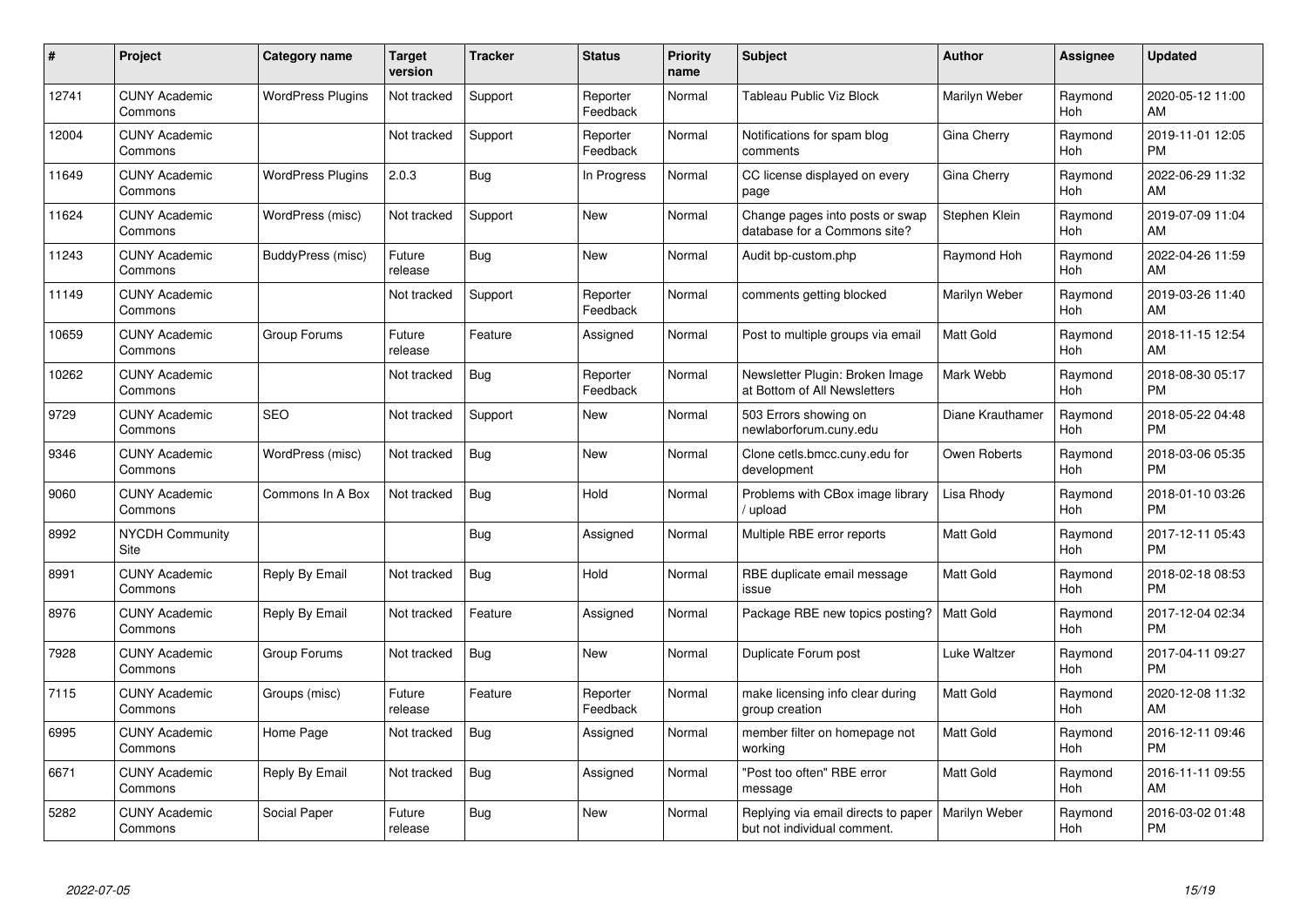| #     | <b>Project</b>                  | <b>Category name</b>      | <b>Target</b><br>version | <b>Tracker</b> | <b>Status</b>        | Priority<br>name | <b>Subject</b>                                                                                                                                        | <b>Author</b>           | Assignee              | <b>Updated</b>                |
|-------|---------------------------------|---------------------------|--------------------------|----------------|----------------------|------------------|-------------------------------------------------------------------------------------------------------------------------------------------------------|-------------------------|-----------------------|-------------------------------|
| 4388  | <b>CUNY Academic</b><br>Commons | WordPress (misc)          | Future<br>release        | Bug            | Assigned             | Normal           | Repeated request for<br>authentication.                                                                                                               | Alice.Lynn<br>McMichael | Raymond<br>Hoh        | 2015-08-11 07:35<br><b>PM</b> |
| 3939  | <b>CUNY Academic</b><br>Commons | <b>WordPress Plugins</b>  | Future<br>release        | Bug            | Hold                 | Normal           | Activity stream support for<br>Co-Authors Plus plugin                                                                                                 | Raymond Hoh             | Raymond<br>Hoh        | 2015-11-09 06:13<br><b>PM</b> |
| 3662  | <b>CUNY Academic</b><br>Commons | <b>SEO</b>                | Future<br>release        | Feature        | Assigned             | Normal           | Duplicate Content/SEO/Google<br>issues                                                                                                                | <b>Matt Gold</b>        | Raymond<br>Hoh        | 2015-04-13 04:37<br><b>PM</b> |
| 3577  | <b>CUNY Academic</b><br>Commons | My Commons                | Future<br>release        | Design/UX      | Assigned             | Normal           | Replies to items in My Commons                                                                                                                        | <b>Matt Gold</b>        | Raymond<br>Hoh        | 2015-04-09 05:19<br><b>PM</b> |
| 3536  | <b>CUNY Academic</b><br>Commons | My Commons                | Future<br>release        | Feature        | Assigned             | Normal           | Infinite Scroll on My Commons<br>page                                                                                                                 | <b>Matt Gold</b>        | Raymond<br>Hoh        | 2015-04-13 04:42<br><b>PM</b> |
| 3517  | <b>CUNY Academic</b><br>Commons | My Commons                | Future<br>release        | Feature        | Assigned             | Normal           | Mute/Unmute My Commons<br>updates                                                                                                                     | <b>Matt Gold</b>        | Raymond<br>Hoh        | 2015-11-09 01:19<br><b>PM</b> |
| 3492  | <b>CUNY Academic</b><br>Commons | <b>WordPress Themes</b>   | Future<br>release        | Support        | Assigned             | Normal           | Add CBOX theme to the<br>Commons                                                                                                                      | scott voth              | Raymond<br>Hoh        | 2014-10-08 05:55<br><b>PM</b> |
| 3369  | <b>CUNY Academic</b><br>Commons | Reply By Email            | Not tracked              | Outreach       | Hold                 | Normal           | Release reply by email to WP<br>plugin directory                                                                                                      | <b>Matt Gold</b>        | Raymond<br>Hoh        | 2016-03-01 12:46<br><b>PM</b> |
| 3192  | <b>CUNY Academic</b><br>Commons | Group Forums              | Future<br>release        | Feature        | Assigned             | Normal           | Customizable forum views for<br>bbPress 2.x group forums                                                                                              | Boone Gorges            | Raymond<br><b>Hoh</b> | 2015-11-09 12:47<br><b>PM</b> |
| 2574  | <b>NYCDH Community</b><br>Site  |                           |                          | Feature        | Assigned             | Normal           | Add Way to Upload Files to<br>Groups                                                                                                                  | Mark Newton             | Raymond<br>Hoh        | 2013-05-18 07:46<br><b>PM</b> |
| 2571  | <b>NYCDH Community</b><br>Site  |                           |                          | Feature        | Assigned             | Normal           | Add Google custom search box to<br>homepage                                                                                                           | Mark Newton             | Raymond<br>Hoh        | 2013-05-18 07:49<br><b>PM</b> |
| 13457 | <b>CUNY Academic</b><br>Commons | Group Forums              | 2.0.3                    | Bug            | New                  | High             | Forum post not sending<br>notifications                                                                                                               | Filipa Calado           | Raymond<br>Hoh        | 2022-06-29 11:32<br>AM        |
| 6644  | <b>CUNY Academic</b><br>Commons |                           | Not tracked              | Bug            | Reporter<br>Feedback | High             | White Screen at Login Pge                                                                                                                             | Luke Waltzer            | Raymond<br>Hoh        | 2016-11-21 10:34<br><b>PM</b> |
| 5691  | <b>CUNY Academic</b><br>Commons | <b>Blogs (BuddyPress)</b> | Future<br>release        | <b>Bug</b>     | Assigned             | High             | Differing numbers on Sites display                                                                                                                    | <b>Matt Gold</b>        | Raymond<br>Hoh        | 2016-06-13 01:37<br><b>PM</b> |
| 497   | <b>CUNY Academic</b><br>Commons | <b>WordPress Plugins</b>  | Future<br>release        | Feature        | Assigned             | Normal           | Drag and Drop Ordering on<br><b>Gallery Post Plugin</b>                                                                                               | <b>Matt Gold</b>        | <b>Ron Rennick</b>    | 2015-11-09 06:18<br><b>PM</b> |
| 5058  | <b>CUNY Academic</b><br>Commons | Social Paper              | Future<br>release        | Feature        | New                  | Low              | Can there be a clearer signal that<br>even when comments have<br>already been made you add<br>comments by clicking on the side?<br>(SP suggestion #5) | Marilyn Weber           | Samantha<br>Raddatz   | 2016-02-11 10:24<br><b>PM</b> |
| 5053  | <b>CUNY Academic</b><br>Commons | Social Paper              | Future<br>release        | Feature        | <b>New</b>           | Low              | Scrollable menu to add readers<br>(SP suggestion #4)                                                                                                  | Marilyn Weber           | Samantha<br>Raddatz   | 2016-04-21 05:21<br><b>PM</b> |
| 5050  | <b>CUNY Academic</b><br>Commons | Social Paper              | Future<br>release        | Feature        | <b>New</b>           | Low              | Making comments visible in SP<br>editing mode (SP suggestion #1)                                                                                      | Marilyn Weber           | Samantha<br>Raddatz   | 2019-09-17 11:10<br><b>PM</b> |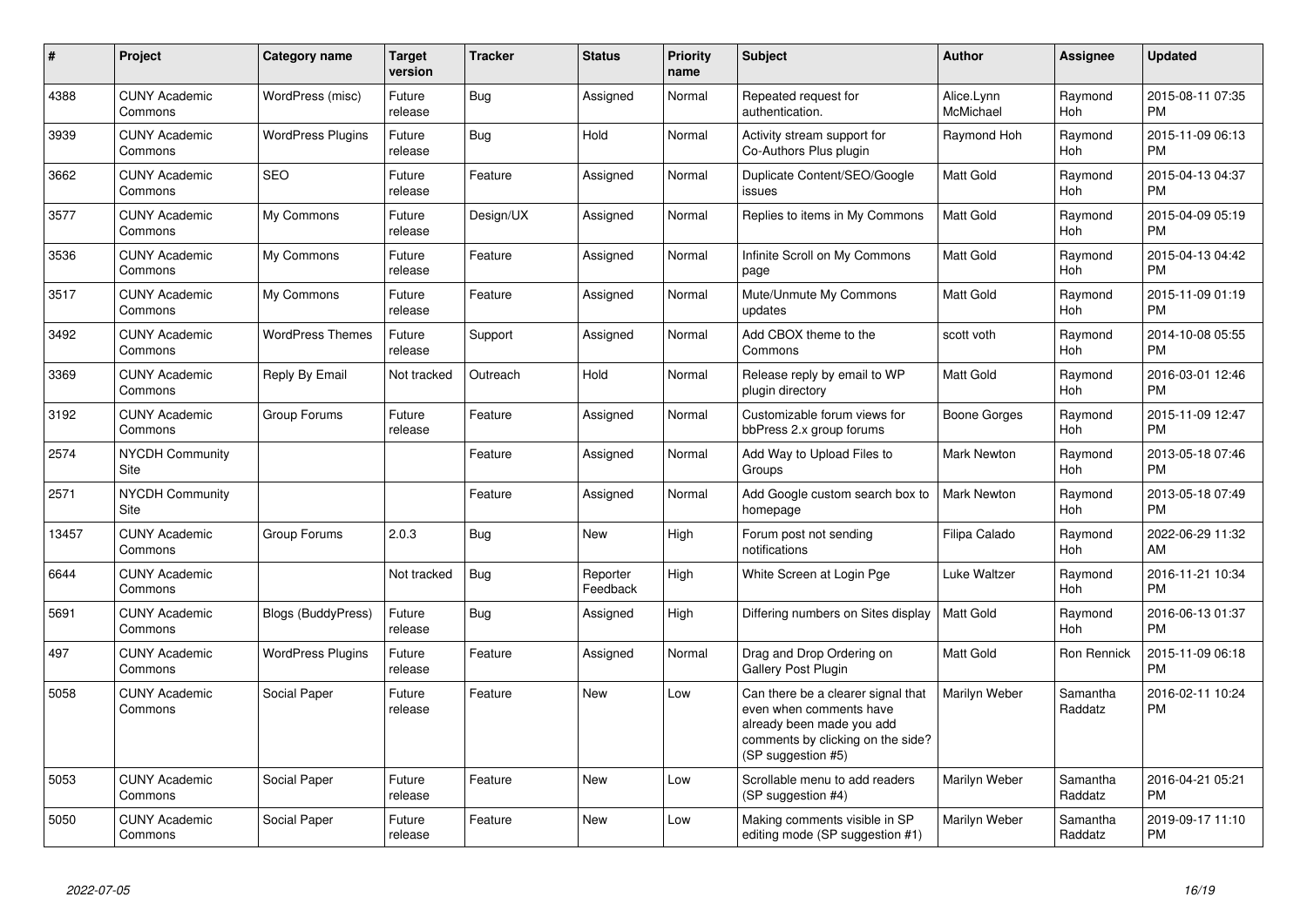| #    | Project                         | <b>Category name</b>    | <b>Target</b><br>version | <b>Tracker</b> | <b>Status</b>        | <b>Priority</b><br>name | <b>Subject</b>                                                        | <b>Author</b>           | Assignee            | <b>Updated</b>                |
|------|---------------------------------|-------------------------|--------------------------|----------------|----------------------|-------------------------|-----------------------------------------------------------------------|-------------------------|---------------------|-------------------------------|
| 1456 | <b>CUNY Academic</b><br>Commons | Group Invitations       | Future<br>release        | Feature        | Reporter<br>Feedback | Low                     | Invite to Group Button from Profile<br>Field                          | <b>Matt Gold</b>        | Samantha<br>Raddatz | 2015-11-09 05:59<br><b>PM</b> |
| 310  | <b>CUNY Academic</b><br>Commons | BuddyPress (misc)       | Future<br>release        | Feature        | Assigned             | Low                     | <b>Friend Request Email</b>                                           | <b>Matt Gold</b>        | Samantha<br>Raddatz | 2015-11-09 05:08<br><b>PM</b> |
| 5397 | <b>CUNY Academic</b><br>Commons | Social Paper            | Future<br>release        | Feature        | <b>New</b>           | Normal                  | frustrating to have to<br>enable/disable in SP                        | Marilyn Weber           | Samantha<br>Raddatz | 2016-04-20 03:39<br><b>PM</b> |
| 5317 | <b>CUNY Academic</b><br>Commons | Group Blogs             | Not tracked              | <b>Bug</b>     | Reporter<br>Feedback | Normal                  | Notifications of New Post Didn't<br>Come                              | Luke Waltzer            | Samantha<br>Raddatz | 2016-03-21 10:41<br><b>PM</b> |
| 5298 | <b>CUNY Academic</b><br>Commons |                         | Not tracked              | Publicity      | <b>New</b>           | Normal                  | Survey Pop-Up Text                                                    | Samantha Raddatz        | Samantha<br>Raddatz | 2016-03-22 12:27<br><b>PM</b> |
| 5225 | <b>CUNY Academic</b><br>Commons | Registration            | Future<br>release        | Feature        | Assigned             | Normal                  | On-boarding Issues                                                    | <b>Luke Waltzer</b>     | Samantha<br>Raddatz | 2016-02-12 02:58<br><b>PM</b> |
| 5183 | <b>CUNY Academic</b><br>Commons | Social Paper            | Future<br>release        | Design/UX      | <b>New</b>           | Normal                  | Creating a new paper when<br>viewing an existing paper                | Raffi<br>Khatchadourian | Samantha<br>Raddatz | 2016-02-02 12:09<br><b>PM</b> |
| 4986 | <b>CUNY Academic</b><br>Commons | ZenDesk                 | Not tracked              | Support        | Assigned             | Normal                  | Prepare documentation for<br>Zendesk re web widget                    | <b>Matt Gold</b>        | Samantha<br>Raddatz | 2016-02-25 03:09<br><b>PM</b> |
| 4661 | <b>CUNY Academic</b><br>Commons | <b>User Experience</b>  | Future<br>release        | Bug            | Assigned             | Normal                  | Simplify Events text                                                  | <b>Matt Gold</b>        | Samantha<br>Raddatz | 2015-10-02 09:06<br><b>PM</b> |
| 4622 | <b>CUNY Academic</b><br>Commons | <b>Public Portfolio</b> | Future<br>release        | Design/UX      | <b>New</b>           | Normal                  | <b>Profile Visibility Settings</b>                                    | Samantha Raddatz        | Samantha<br>Raddatz | 2015-09-21 12:18<br><b>PM</b> |
| 4404 | <b>CUNY Academic</b><br>Commons | <b>Public Portfolio</b> | Future<br>release        | Design/UX      | Assigned             | Normal                  | Change color of permissions info<br>on portfolio editing interface    | Matt Gold               | Samantha<br>Raddatz | 2015-08-11 05:28<br><b>PM</b> |
| 4253 | <b>CUNY Academic</b><br>Commons | <b>Public Portfolio</b> | Future<br>release        | Design/UX      | <b>New</b>           | Normal                  | Encourage users to add portfolio<br>content                           | Samantha Raddatz        | Samantha<br>Raddatz | 2015-07-07 11:32<br>AM        |
| 4235 | <b>CUNY Academic</b><br>Commons |                         | Not tracked              | Design/UX      | Assigned             | Normal                  | Explore user experience around<br>comments on forum topics vs docs    | <b>Matt Gold</b>        | Samantha<br>Raddatz | 2015-07-21 10:23<br>AM        |
| 4226 | <b>CUNY Academic</b><br>Commons | <b>BuddyPress Docs</b>  | Future<br>release        | Design/UX      | New                  | Normal                  | Add option to connect a Doc with<br>a Group                           | Samantha Raddatz        | Samantha<br>Raddatz | 2015-09-09 04:08<br><b>PM</b> |
| 4221 | <b>CUNY Academic</b><br>Commons | Group Forums            | Future<br>release        | Design/UX      | Assigned             | Normal                  | Add 'Number of Posts' display<br>option to Forum page                 | Samantha Raddatz        | Samantha<br>Raddatz | 2015-06-26 02:21<br><b>PM</b> |
| 4027 | <b>CUNY Academic</b><br>Commons | Commons In A Box        | Not tracked              | Design/UX      | Assigned             | Normal                  | Usability review of CBOX update<br>procedures                         | <b>Matt Gold</b>        | Samantha<br>Raddatz | 2015-05-11 06:36<br><b>PM</b> |
| 3473 | <b>CUNY Academic</b><br>Commons | User Experience         | Future<br>release        | Feature        | Assigned             | Normal                  | Commons profile: Add help info<br>about "Positions" replacing "title" | Keith Miyake            | Samantha<br>Raddatz | 2015-11-09 02:28<br><b>PM</b> |
| 3458 | <b>CUNY Academic</b><br>Commons | Groups (misc)           | Future<br>release        | Feature        | Assigned             | Normal                  | Filter Members of Group by<br>Campus                                  | Michael Smith           | Samantha<br>Raddatz | 2014-09-26 08:32<br><b>PM</b> |
| 1105 | <b>CUNY Academic</b><br>Commons | WordPress (misc)        | Future<br>release        | Feature        | Assigned             | Normal                  | Rephrase Blog Privacy Options                                         | <b>Matt Gold</b>        | Samantha<br>Raddatz | 2015-11-09 06:19<br><b>PM</b> |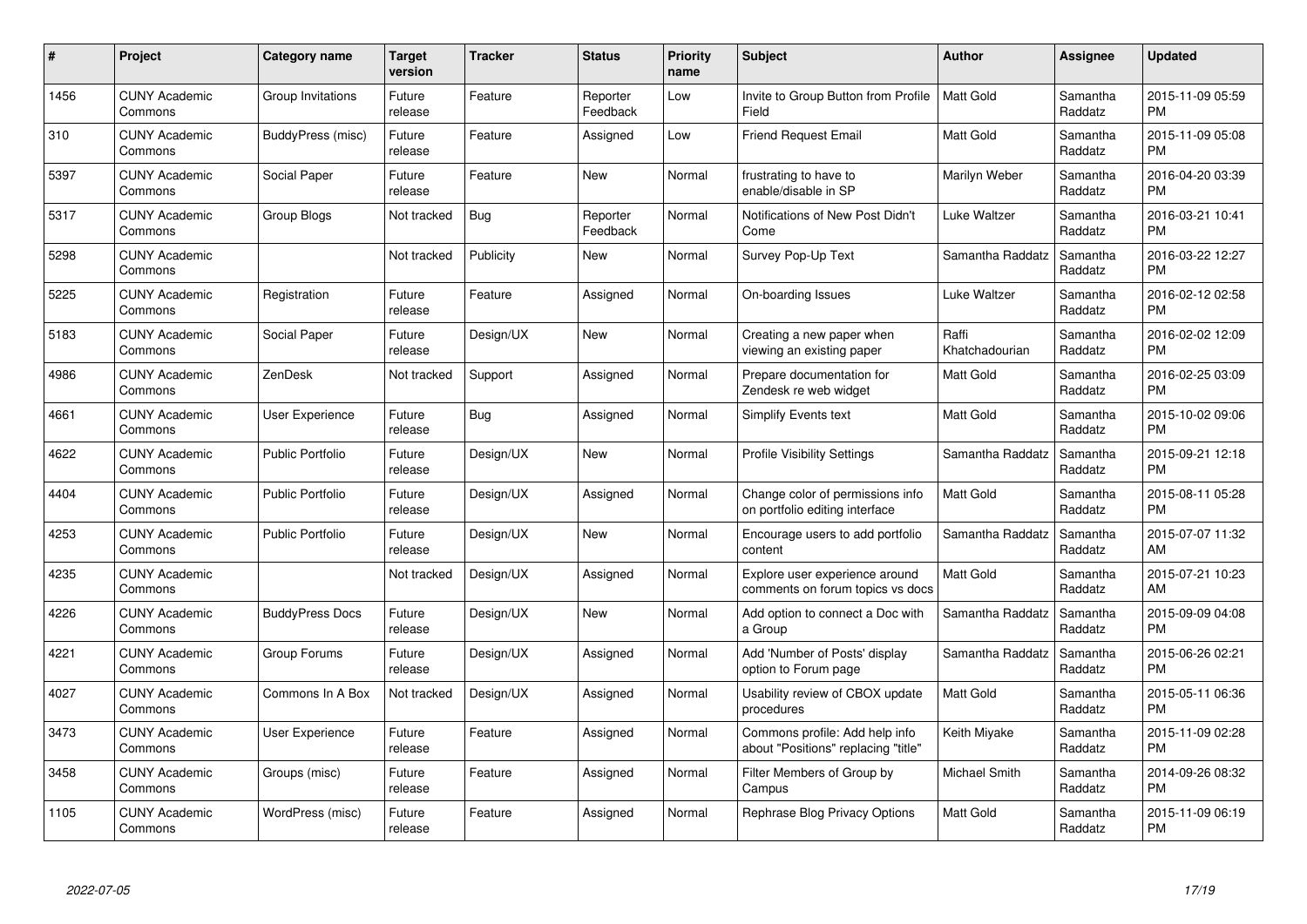| #     | <b>Project</b>                  | <b>Category name</b>        | <b>Target</b><br>version | <b>Tracker</b> | <b>Status</b>        | Priority<br>name | <b>Subject</b>                                                                                                                               | <b>Author</b>          | Assignee            | <b>Updated</b>                |
|-------|---------------------------------|-----------------------------|--------------------------|----------------|----------------------|------------------|----------------------------------------------------------------------------------------------------------------------------------------------|------------------------|---------------------|-------------------------------|
| 653   | <b>CUNY Academic</b><br>Commons | Group Blogs                 | Future<br>release        | Feature        | Assigned             | Normal           | Redesign Integration of Groups<br>and Blogs                                                                                                  | <b>Matt Gold</b>       | Samantha<br>Raddatz | 2015-11-09 05:40<br><b>PM</b> |
| 481   | <b>CUNY Academic</b><br>Commons | Groups (misc)               | Future<br>release        | Feature        | Assigned             | Normal           | ability to archive inactive groups<br>and blogs                                                                                              | Michael Mandiberg      | Samantha<br>Raddatz | 2015-11-09 05:56<br><b>PM</b> |
| 308   | <b>CUNY Academic</b><br>Commons | Registration                | Future<br>release        | Feature        | <b>New</b>           | Normal           | Group recommendations for<br>signup process                                                                                                  | Boone Gorges           | Samantha<br>Raddatz | 2015-11-09 05:07<br><b>PM</b> |
| 10580 | <b>CUNY Academic</b><br>Commons | Information<br>Architecture | Future<br>release        | Design/UX      | <b>New</b>           | Normal           | Primary nav item review                                                                                                                      | Boone Gorges           | Sara Cannon         | 2022-06-28 01:29<br><b>PM</b> |
| 10439 | <b>CUNY Academic</b><br>Commons | Design                      | 2.1.0                    | Design/UX      | New                  | Normal           | Create Style Guide for Commons                                                                                                               | Sonja Leix             | Sara Cannon         | 2022-06-28 01:43<br><b>PM</b> |
| 5826  | <b>CUNY Academic</b><br>Commons | <b>WordPress Plugins</b>    | Future<br>release        | Support        | Reporter<br>Feedback | Normal           | <b>Remove Subscription Options</b><br>plugin from directory                                                                                  | Sarah Morgano          | Sarah<br>Morgano    | 2016-10-21 04:14<br><b>PM</b> |
| 3511  | <b>CUNY Academic</b><br>Commons | Publicity                   | 1.7                      | Publicity      | Assigned             | Normal           | Social media for 1.7                                                                                                                         | Micki Kaufman          | Sarah<br>Morgano    | 2014-10-14 03:32<br><b>PM</b> |
| 3510  | <b>CUNY Academic</b><br>Commons | Publicity                   | 1.7                      | Publicity      | Assigned             | Normal           | Post on the News Blog re: 'My<br>Commons'                                                                                                    | Micki Kaufman          | Sarah<br>Morgano    | 2014-10-15 11:18<br>AM        |
| 2612  | <b>CUNY Academic</b><br>Commons |                             | Not tracked              | Publicity      | Assigned             | Normal           | Pinterest site for the Commons                                                                                                               | local admin            | Sarah<br>Morgano    | 2016-03-04 11:19<br>AM        |
| 14787 | <b>CUNY Academic</b><br>Commons | Plugin Packages             | Future<br>release        | Feature        | <b>New</b>           | Normal           | Creating a "Design" plugin<br>package                                                                                                        | Laurie Hurson          | scott voth          | 2022-04-27 04:56<br><b>PM</b> |
| 14394 | <b>CUNY Academic</b><br>Commons |                             | Not tracked              | Feature        | New                  | Normal           | Commons News Site - redesign                                                                                                                 | scott voth             | scott voth          | 2021-09-14 10:46<br>AM        |
| 12247 | <b>CUNY Academic</b><br>Commons | Publicity                   | Not tracked              | Support        | New                  | Normal           | <b>Screenshot of First Commons</b><br>Homepage                                                                                               | scott voth             | scott voth          | 2020-01-14 12:08<br><b>PM</b> |
| 11883 | <b>CUNY Academic</b><br>Commons | Help/Codex                  | Not tracked              | Support        | New                  | Normal           | Need Embedding Help Page<br>Update (Tableau)                                                                                                 | Anthony Wheeler        | scott voth          | 2019-09-24 08:49<br>AM        |
| 9908  | <b>CUNY Academic</b><br>Commons |                             | Not tracked              | Feature        | <b>New</b>           | Normal           | Is it possible to send email<br>updates to users (or an email<br>address not on the list) for only a<br>single page AFTER being<br>prompted? | <b>Michael Shields</b> | scott voth          | 2018-06-11 01:34<br><b>PM</b> |
| 6115  | <b>CUNY Academic</b><br>Commons | Publicity                   | Not tracked              | Feature        | Assigned             | Normal           | create digital signage for GC                                                                                                                | Matt Gold              | scott voth          | 2016-10-11 10:09<br><b>PM</b> |
| 4222  | <b>CUNY Academic</b><br>Commons | User Experience             | Future<br>release        | Design/UX      | New                  | Normal           | Add information to 'Delete<br>Account' page                                                                                                  | Samantha Raddatz       | scott voth          | 2015-06-26 11:35<br>AM        |
| 3565  | <b>CUNY Academic</b><br>Commons | My Commons                  | Not tracked              | Documentation  | <b>New</b>           | Normal           | Load Newest inconsistencies                                                                                                                  | Chris Stein            | scott voth          | 2015-11-09 01:16<br><b>PM</b> |
| 3524  | <b>CUNY Academic</b><br>Commons | Documentation               | Not tracked              | Documentation  | Assigned             | Normal           | Post describing all you can do<br>when starting up a new blog/group                                                                          | <b>Matt Gold</b>       | scott voth          | 2014-10-04 12:56<br><b>PM</b> |